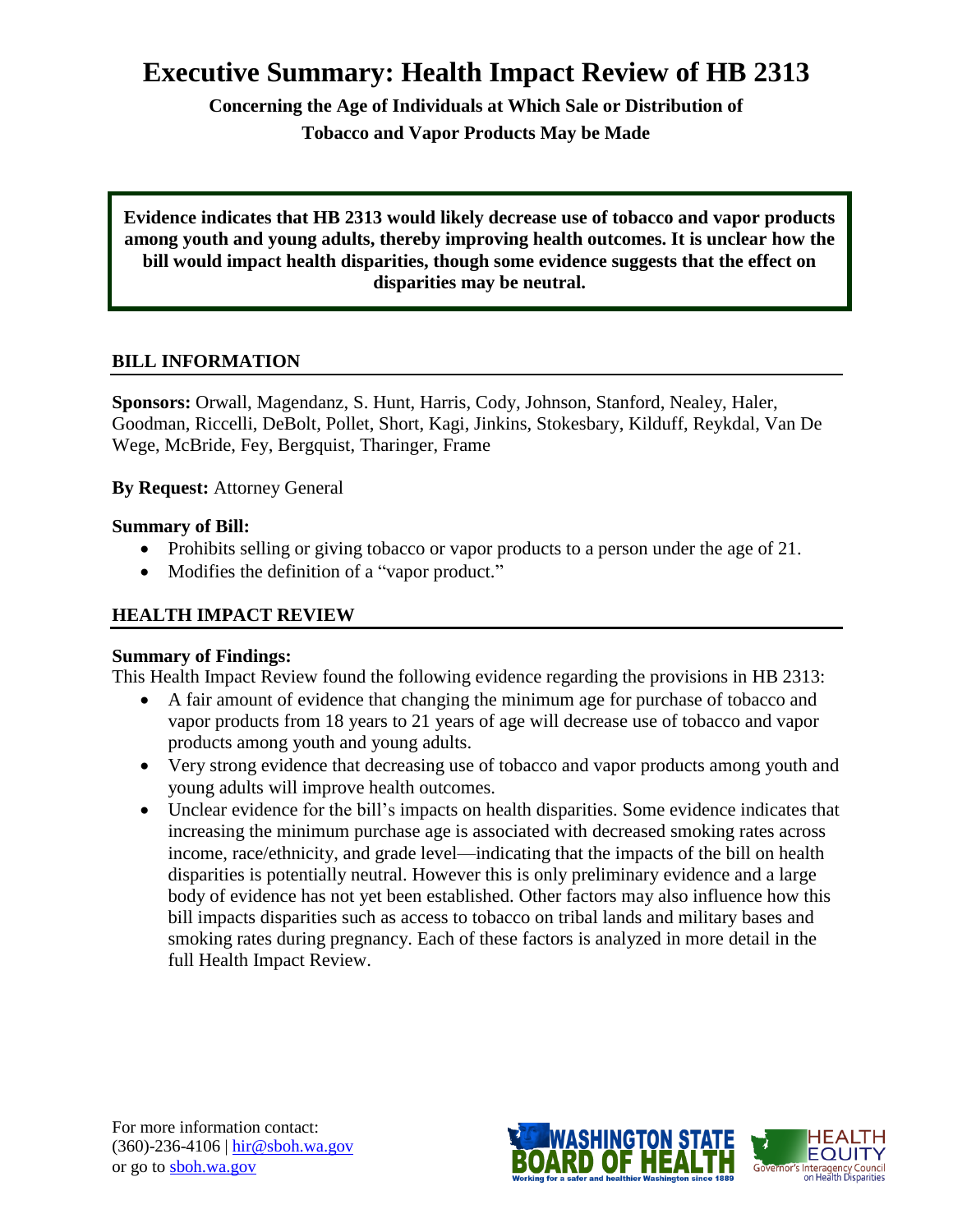# **Health Impact Review of HB 2313**

**Concerning the Age of Individuals at Which Sale or Distribution of Tobacco and Vapor Products May be Made**

January 19, 2016

Author: Sierra Rotakhina Contributor/Reviewer: Christy Hoff Reviewer: Michelle Davis Reviewer: Kelie Kahler

# **Acknowledgement**

We would like to thank the individuals who provided data and various perspectives on the potential impacts of the bill.

# **Contents**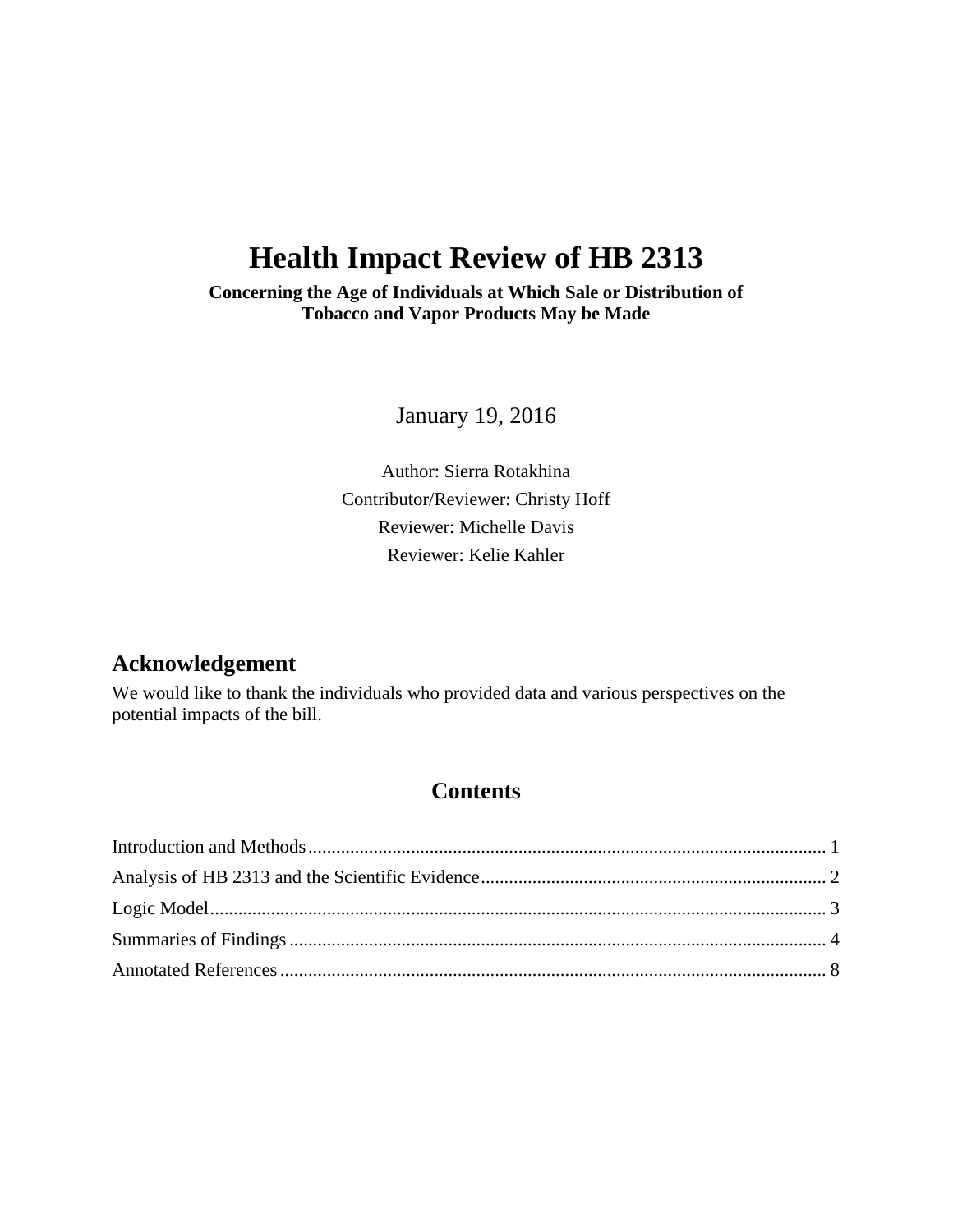# **Introduction and Methods**

<span id="page-2-0"></span>A Health Impact Review is an analysis of how a proposed legislative or budgetary change will likely impact health and health disparities in Washington State [\(RCW 43.20.285\)](http://apps.leg.wa.gov/rcw/default.aspx?cite=43.20.285). For the purpose of this review 'health disparities' have been defined as the differences in disease, death, and other adverse health conditions that exist between populations [\(RCW 43.20.270\)](http://apps.leg.wa.gov/rcw/default.aspx?cite=43.20.270). This document provides summaries of the evidence analyzed by State Board of Health staff during the Health Impact Review of House Bill 2313 [\(HB 2313\)](http://lawfilesext.leg.wa.gov/biennium/2015-16/Pdf/Bills/House%20Bills/2313.pdf).

Staff analyzed the content of HB 2313 and created a logic model depicting possible pathways leading from the provisions of the bill to health outcomes. We consulted with experts and contacted stakeholders with diverse perspectives on the bill. State Board of Health staff can be contacted for more information on which stakeholders were consulted on this review. We conducted objective reviews of the literature for each pathway using databases including PubMed and Google Scholar.

The following pages provide a detailed analysis of the bill including the logic model, summaries of evidence, and annotated references. The logic model is presented both in text and through a flowchart (Figure 1). The logic model includes information on the strength of the evidence for each relationship. The strength-of-evidence has been defined using the following criteria:

- Not well researched: the literature review yielded few if any studies or only yielded studies that were poorly designed or executed or had high risk of bias.
- **A fair amount of evidence:** the literature review yielded several studies supporting the association, but a large body of evidence was not established; or the review yielded a large body of evidence but findings were inconsistent with only a slightly larger percent of the studies supporting the association; or the research did not incorporate the most robust study designs or execution or had a higher than average risk of bias.
- **Strong evidence:** the literature review yielded a large body of evidence on the relationship (a vast majority of which supported the association) but the body of evidence did contain some contradictory findings or studies that did not incorporate the most robust study designs or execution or had a higher than average risk of bias; or there were too few studies to reach the rigor of 'very strong evidence'; or some combination of these.
- **Very strong evidence:** the literature review yielded a very large body of robust evidence supporting the association with few if any contradictory findings. The evidence indicates that the scientific community largely accepts the existence of the association.

Staff made modifications to these criteria at the start of the 2015 legislative session beginning January 12, 2015. Therefore strength-of-evidence rankings may not be comparable between reviews completed before and those completed after this date.

This review was subject to time constraints, which influenced the scope of work for this review. The annotated references are only a representation of the evidence and provide examples of current research. In some cases only a few review articles or meta-analyses are referenced. One article may cite or provide analysis of dozens of other articles. Therefore the number of references included in the bibliography does not necessarily reflect the strength-of-evidence. In addition, some articles provide evidence for more than one research question so they are referenced multiple times.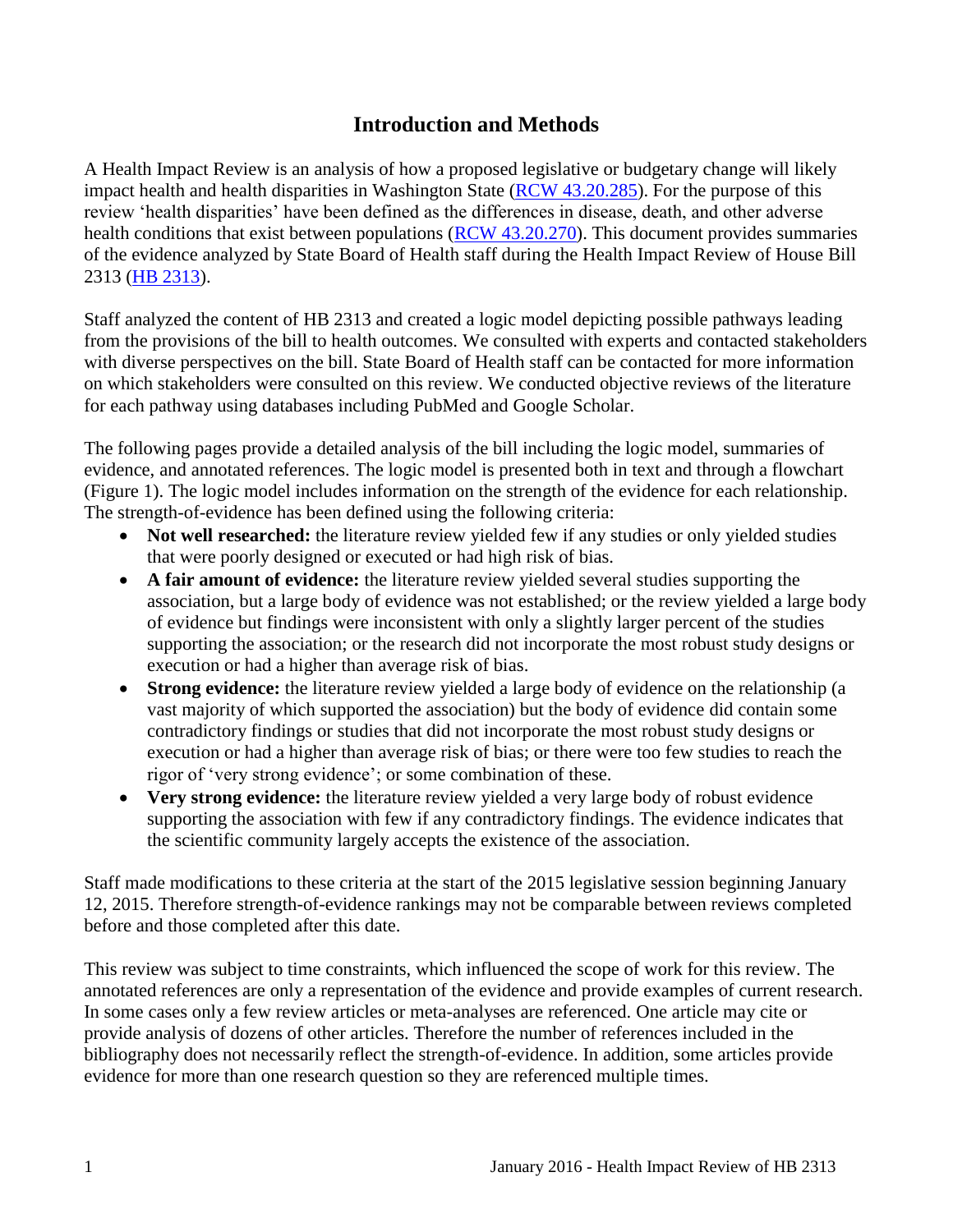# **Analysis of HB 2313 and the Scientific Evidence**

#### <span id="page-3-0"></span>*Summary of HB 2313*

- Prohibits selling or giving tobacco or vapor products to a person under the age of 21.
- Modifies the definition of a "vapor product."

#### *Health impact of HB 2313*

Evidence indicates that HB 2313 would likely decrease use of tobacco and vapor products among youth and young adults, thereby improving health outcomes. It is unclear how the bill would impact health disparities, though some evidence suggests that the effect on disparities may be neutral.

#### *Pathways to health impacts*

The potential pathways leading from the provisions of HB 2313 to decreased health disparities are depicted in Figure 1. There is a fair amount of evidence that changing the minimum age for purchase of tobacco and vapor products from 18 years to 21 years of age will decrease use of tobacco and vapor products among youth and young adults.<sup>[1-11](#page-9-1)</sup> There is very strong evidence that decreasing use of tobacco and vapor products among youth and young adults will improve health outcomes for Washingtonians.<sup>[1,](#page-9-1)[12,](#page-15-0)[13](#page-15-1)</sup> It is unclear from available evidence how the bill would impact health disparities. Two studies have found that increasing the minimum purchase age is associated with decreased smoking rates across income, race/ethnicity, and grade level<sup>[4,](#page-10-0)[6](#page-11-0)</sup>—indicating that the impacts of the bill on health disparities is potentially neutral. However this is only preliminary evidence and a large body of evidence has not yet been established. Other factors may also influence how this bill impacts disparities such as access to tobacco on tribal lands and military bases and smoking rates during pregnancy. Each of these factors is analyzed in more detail on page five.

Due to time limitations we only researched the most direct connections between the provisions of the bill and decreased health disparities and did not explore the evidence for all possible pathways. For example we did not evaluate the evidence for how minimum purchase age laws impact retailer compliance and how compliance then affects usage of the restricted product.

#### *Magnitude of impact*

The Institute of Medicine (IOM) convened a committee to examine the existing literature and use modeling to predict the likely impacts of increasing the minimum purchase age to 21 years of age. The committee's modeling was informed by the existing scientific literature and estimated that raising the tobacco purchase age to 21 would lead to the following reductions in tobacco initiation: a 12.5-18% reduction for those under 15 years of age, a 20.8-30% reduction for those 15-17 years, a 12.5-18% reduction for those 18-20 years. With an age increase to 21, modeling predicted that by 2040-2059 there would be 0.2-0.8% reduction in deaths (8.2-9.9% by 2080-2099); 0.5% reduction in years of life lost (9.3% by 2080-2099); 0.3% reduction in lung cancer deaths (10.5% by 2080-2099); 12.2% reduction in low birth weight cases; 13% reduction in pre-term birth cases; and 18.5% reduction in sudden infant  $death$  syndrome (SIDS) cases[.](#page-9-1)<sup>1</sup>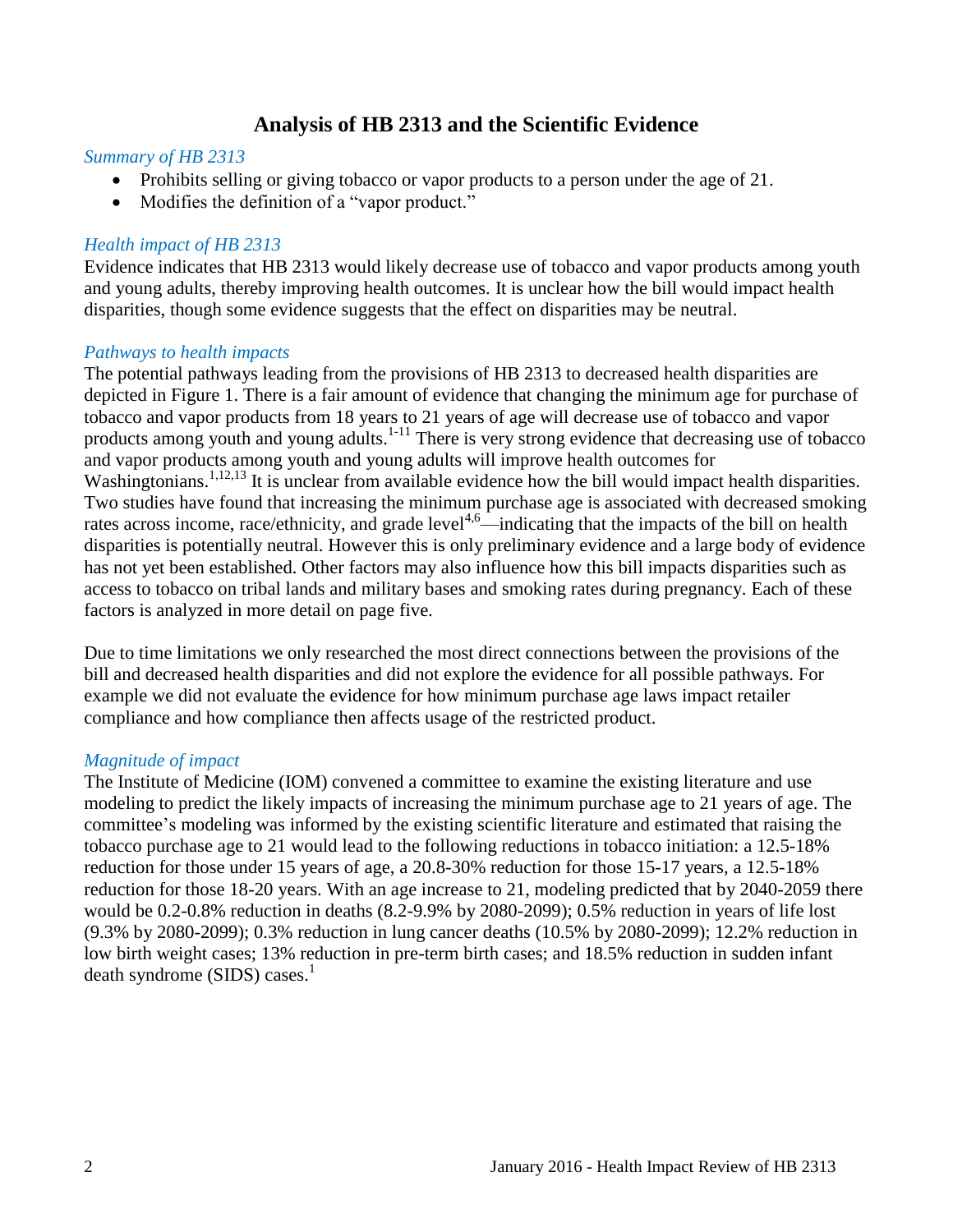# **Logic Model**



<span id="page-4-0"></span>\*See the full Health Impact Review for a detailed analysis of the likely impacts of HB 2313 on health disparities



**Figure 1 Concerning the Age of Individuals at Which Sale or Distribution of Tobacco and Vapor Products May be Made SHB 2313**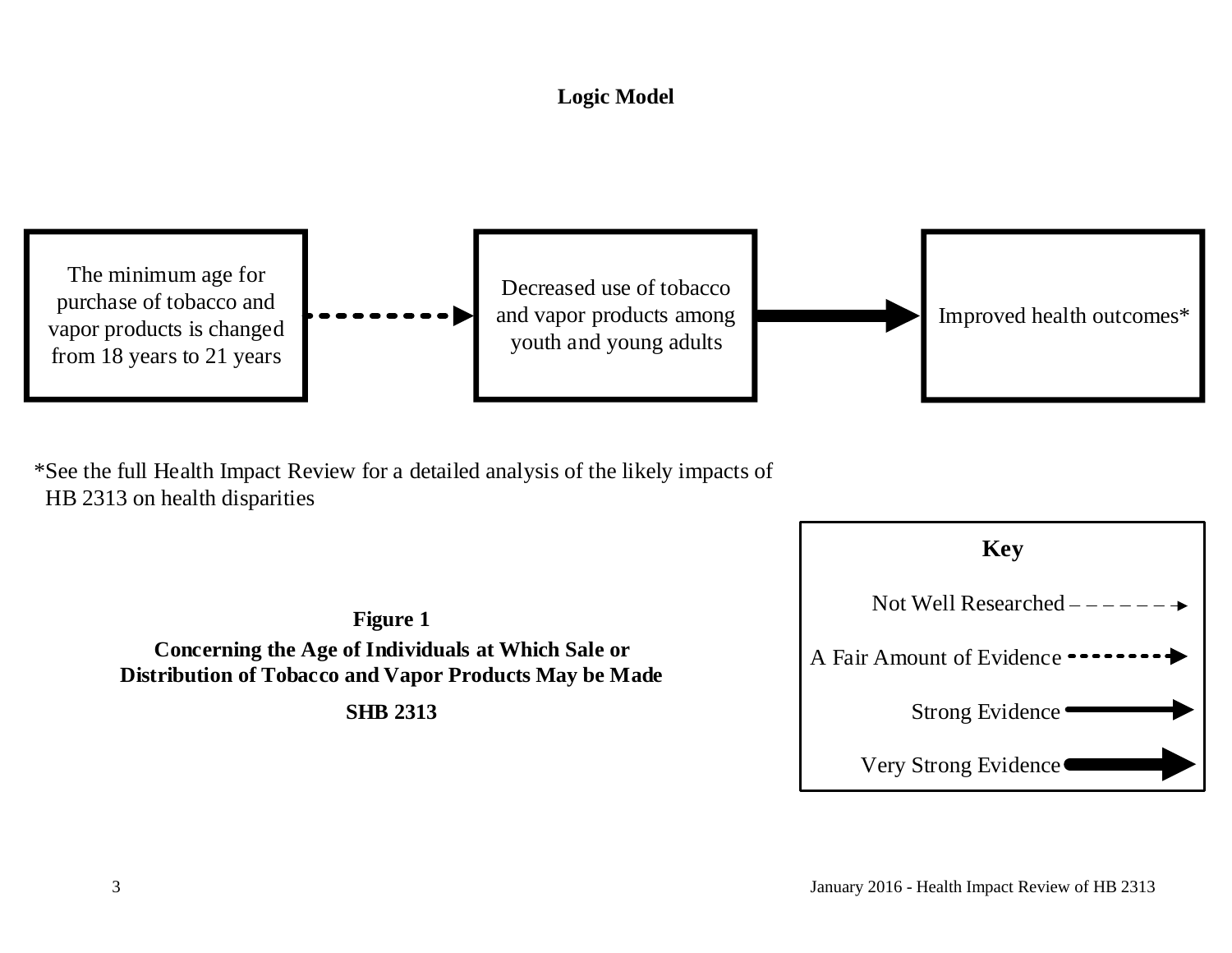# **Summaries of Findings**

#### <span id="page-5-0"></span>**Will changing the minimum age for purchase of tobacco and vapor products from 18 years to 21 years of age decrease use of tobacco and vapor products among youth and young adults?**

There is a fair amount of evidence that changing the minimum age for purchase of tobacco and vapor products from 18 years to 21 years of age will decrease use of tobacco and vapor products among youth and young adults.<sup>[1-9](#page-9-1)</sup> An additional body of evidence in relation to the effects of raising the minimum purchase age for alcohol indicates that higher alcohol purchase ages are associated with decreased alcohol consumption.<sup>[10,](#page-14-0)[11](#page-14-1)</sup> While research on alcohol purchase polices are not fully generalizable to tobacco/vaping purchase policies, these alcohol studies do provide additional insight into the likely effects of raising the minimum purchase age for tobacco and vaping products.

While the evidence on the effects of minimum tobacco purchase ages have focused specifically on smoking rates among youth and young adults, it is possible that raising the minimum purchase age could also decrease smoking rates among older adults in the future. Research indicates that smoking is most likely to be initiated during adolescence, most adults who smoke daily initiated smoking by 18 years of age, and early smoking onset is associated with decreased likelihood of cessation.<sup>[14](#page-16-0)</sup> So the declines in the tobacco/vaping use rates associated with increasing the minimum purchase age for tobacco and vaping products may extend beyond the age groups directly impacted by the change.

#### **Will decreasing use of tobacco and vapor products among youth and young adults improve health outcomes?**

There is very strong evidence that decreasing use of tobacco and vapor products among youth and young adults will improve health outcomes for these individuals, as well as for those who would otherwise have been exposed to their secondhand smoke or smoking in utero.<sup>[1](#page-9-1)[,12](#page-15-0)[,13](#page-15-1)</sup> A very strong body of evidence has shown a causal link between combustible cigarette smoking and diseases in nearly every organ, cancer (e.g. lung, liver, and colorectal cancer), diminished health status, exacerbation of asthma, inflammation, impaired immune function, age-related macular degeneration, harms to the fetus, diabetes, erectile dysfunction, arthritis, and premature death. Research also shows that secondhand smoke causes cancers, respiratory disease, cardiovascular disease, stroke, and harms to infant and child health.<sup>[13](#page-15-1)</sup>

Data from the Pregnancy Risk Assessment Monitoring System (PRAMS) from 2006-2008 indicate that smoking rates among pregnant women the three months prior to conception are highest among mothers younger than 20 and remain high for mothers 20 to 24 years of age. Because women often are not aware that they are pregnant until several weeks into their pregnancy, the smoking rates in the months leading up to pregnancy can have an important impact on fetal development and growth.<sup>[15](#page-16-1)</sup> One study found that the babies of young mothers exposed to a higher tobacco purchase age during pregnancy actually had better birth outcomes than their counterparts. [8](#page-13-0) The health benefits of HB 2313 may therefore extend beyond youth and young adults to children and others who would potentially, in the absence of the bill, be exposed to secondhand smoke or smoking in utero.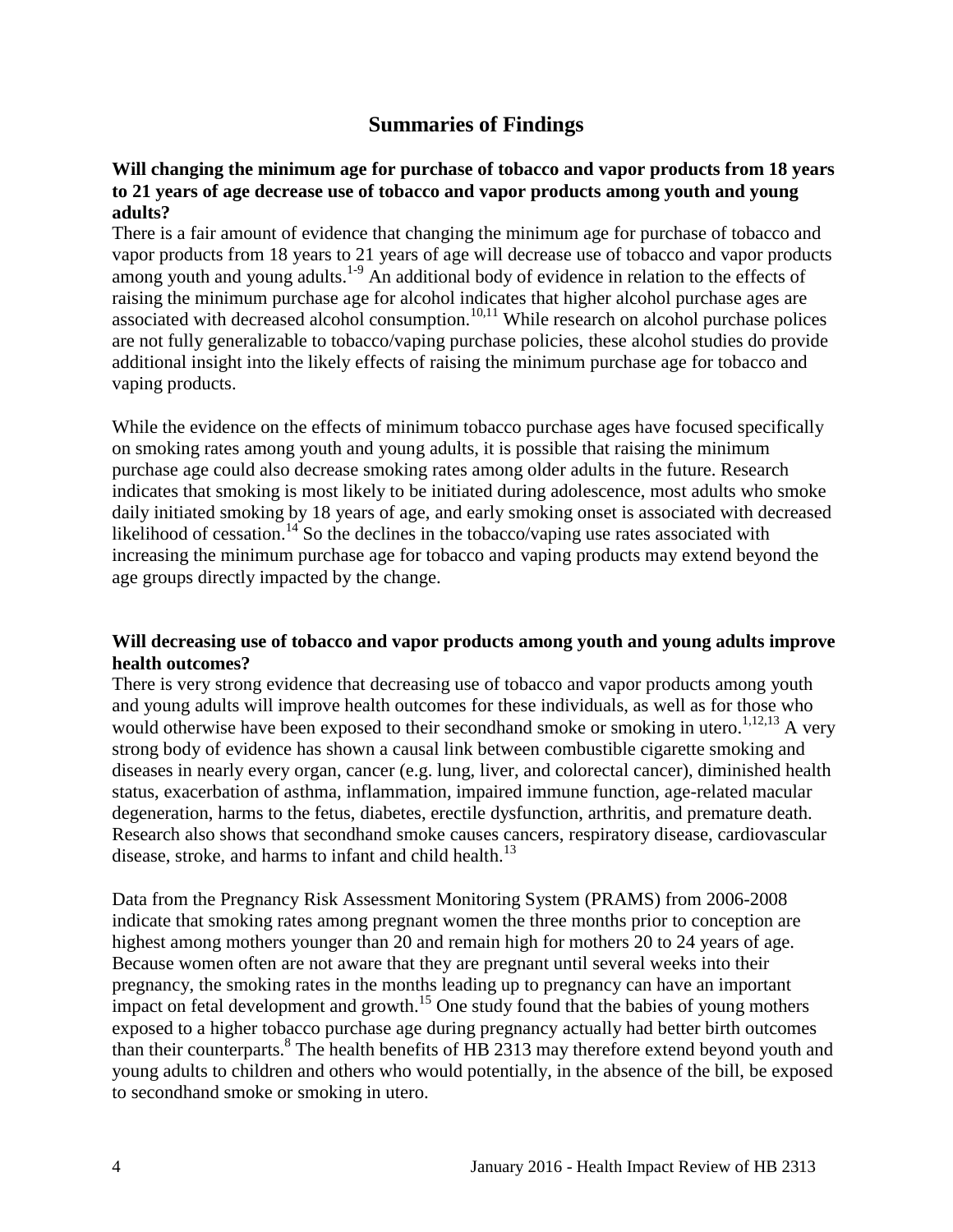The evidence on the health effects of vaping products is less established than the evidence on the effects of combustible cigarettes. However many studies have found that vaping products contain substances that are harmful to humans (e.g. metals, traces of cancer-causing nitrosamines, formaldehyde, mercury) and that smoking electronic cigarettes is associated with adverse effects such as airway and lung obstruction. Evidence also indicates that product labels often did not show the concentrations of solvents and flavoring and that products labeled nicotine free were sometimes found to actually contain nicotine in high concentrations. There was also variability in product concentrations from cartridge-to-cartridge. There is a lack of evidence of the long-term impacts of vaping on human health. While some studies indicate that vaping may have less adverse effects or result in less exposure to harmful substances than combustible cigarettes, it is not clear from the available evidence how many people are using electronic cigarettes to reduce combustible cigarette use versus how many individuals who would never have smoked combustible cigarettes are vaping and potentially transitioning to combustible cigarettes.<sup>[12](#page-15-0)</sup>

### **Will improving health outcomes for youth and young adults impacted by HB 2313 impact health disparities?**

It is unclear from the available evidence how increasing the minimum tobacco/vaping product purchase and possession age to 21 would likely impact health disparities. Two studies have found that increasing the minimum purchase age is associated with decreased smoking rates  $\frac{1}{2}$  across income, race/ethnicity, and grade level<sup>[4](#page-10-0)[,6](#page-11-0)</sup>—indicating that the impacts of the bill on health disparities is potentially neutral. However this is only preliminary evidence and a large body of evidence has not yet been established.

We did not identify any evidence which suggests that increasing the minimum purchase age would increase smoking rates among any subpopulations. Therefore if an increase in the purchase age *did* lead to an increase it disparities (as the evidence that the impacts are uniform across subpopulations is inconclusive at this point) it would likely be a result of a disproportionate *positive* impact for communities with lower tobacco/vaping rates. There would still likely be a positive effect for all communities. Any observed increases in disparities as a result of smaller declines in smoking rates in some subpopulations could potentially be addressed through culturally and linguistically appropriate tobacco/vaping prevention interventions tailored to those populations.

#### *Disparities by race/ethnicity*

Data from Washington State's 2014 Healthy Youth Survey indicate that youth of color and American Indian/Alaskan Native (AI/AN) youth report smoking combustible and electronic cigarettes at significantly higher rates than their White counterparts in the younger grades  $(6<sup>th</sup>$ ,  $8<sup>th</sup>$ , and  $10<sup>th</sup>$  grades). However smoking rates among White students increase in the higher grades, and by  $12<sup>th</sup>$  grade these disparities have minimized. In some cases (such as electronic cigarette use) White students are actually using these products at a higher rate than their counterparts by 12<sup>th</sup> grade.<sup>[16](#page-16-2)</sup> Combined 2008-2010 Behavioral Risk Factor Surveillance System (BRFSS) data from adults in Washington indicate that people of color and AI/AN respondents report higher smoking rates than their White counterparts again in adulthood. How HB 2313 will affect these nuanced changes in smoking disparities is not clear; however evidence indicates that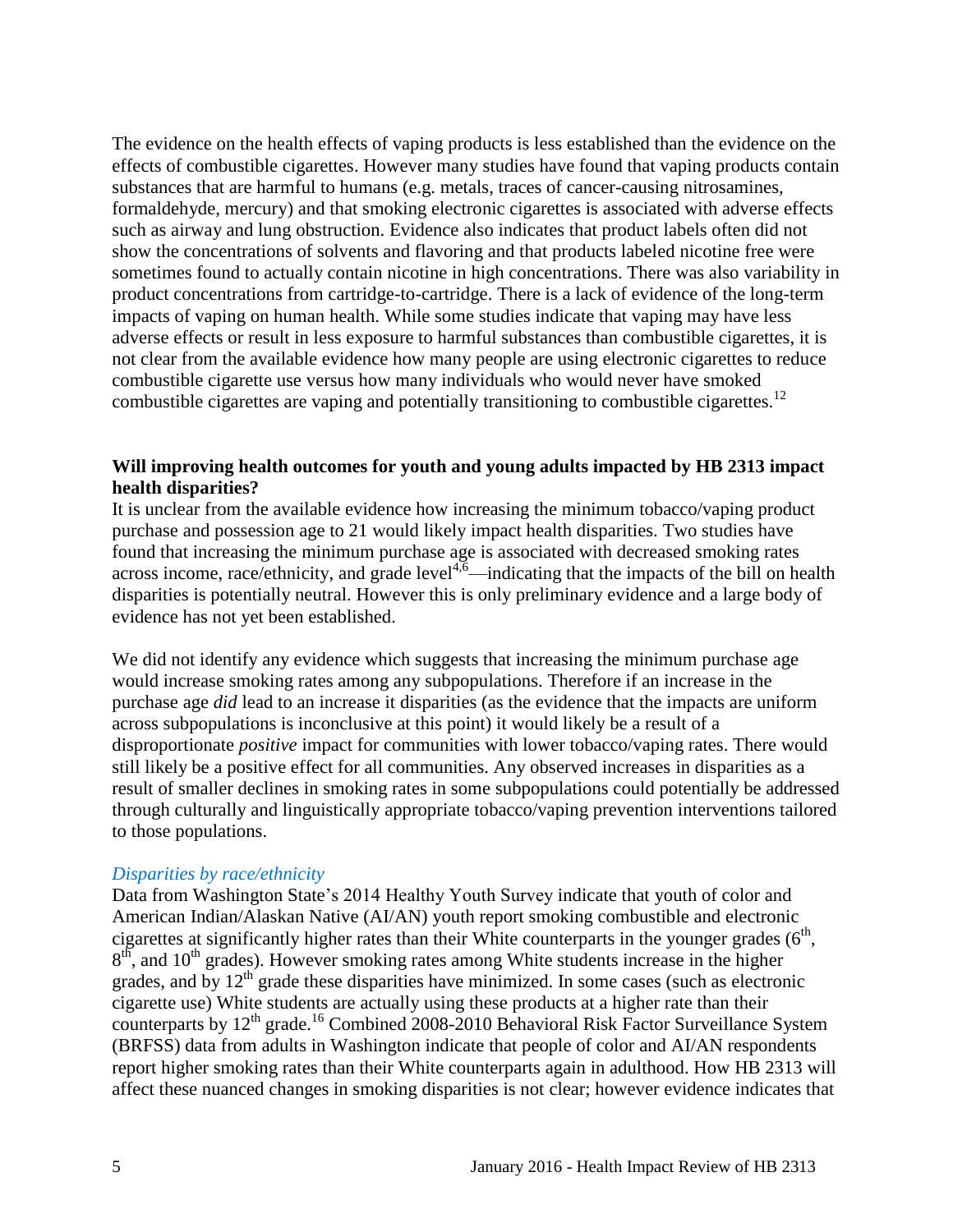earlier age of initiation of tobacco use is associated with greater difficulty quitting. Youth who initiate smoking at 13 years or younger have the most difficulty quitting, while each year that a child delays initiation increases their chances of quitting. [14](#page-16-0) This suggests that if increasing the tobacco/vaping product purchase age decreases smoking and vaping rates for all racial/ethnic groups and grade levels, it could potentially have greater positive impacts on youth of color and AI/AN youth than their White counterparts as these youth seem to be initiating smoking at a younger age in Washington.<sup>[16](#page-16-2)</sup> This could potentially result in a decline in the disproportionally high smoking rates among adults of color in Washington in the future.

PRAMS data from 2006-2008 indicate that AI/AN and low-income mothers are more likely than their counterparts to report smoking in the three months prior to conception.<sup>[15](#page-16-1)</sup> This may indicate that decreasing smoking rates evenly across all demographic groups could actually have a greater positive health impact in AI/AN and low income communities because the decrease would not only benefit the smoker, but her unborn child as well. However, current law [\(RCW 43.06.455\)](http://apps.leg.wa.gov/rcw/default.aspx?cite=43.06.455) allows the Governor to enter into cigarette tax compacts with the tribes and stipulates that these compacts must prohibit retailers on tribal land from selling or giving cigarettes to anybody under the age of 18. HB 2313 does not amend this language. If tribal retailers continue to sell tobacco products to young adults between 18 and 20 years of age, it is possible that smoking rates among AI/ANs (and other Washingtonians) living on or accessing goods on tribal land will not be as positively impacted by HB 2313. If this leads to a greater decline in tobacco use among other subpopulations, this could exacerbate the smoking disparities that currently exist for AI/ANs in Washington.

#### *Disparities by income*

Washington Behavioral Risk Factor Surveillance System data from 2008-2010 indicate that as income increases smoking rates decrease.<sup>[15](#page-16-1)</sup> One study specifically addressed how smoking rates among students with different family incomes (using eligibility for free school meals as a proxy for family income) were impacted by an increase in the minimum tobacco purchase age. This study found that smoking rates declined equally for non-elgible and eligible students.<sup> $\frac{8}{3}$ </sup> This suggests that HB 2313 may have neutral impacts on smoking disparities by income; however the evidence is insufficient to make a determination. As mentioned above PRAMS data from 2006- 2008 indicate that low-income mothers are more likely than their counterparts to report smoking in the three months prior to conception,<sup>[15](#page-16-1)</sup> so decreasing smoking rates evenly across all income groups could actually have a greater positive health impact on low income communities because the decrease would not only benefit the smoker, but her unborn child as well.

#### *Disparities by sexual orientation*

Data also show that 2014 Healthy Youth Survey respondents in Washington who self-identified as lesbian, gay, or bisexual (LGB) reported higher smoking rates than their straight counterparts.[16](#page-16-2) The literature has not addressed if changing minimum tobacco purchase and possession laws impacts LGB and straight youth equally, so it unclear how HB 2313 would impact tobacco use disparities by sexual orientation.

#### *Disparities by military status*

National data indicate that active duty military members are more likely than civilians to report currently smoking, and that veterans are also more likely to be current smokers than non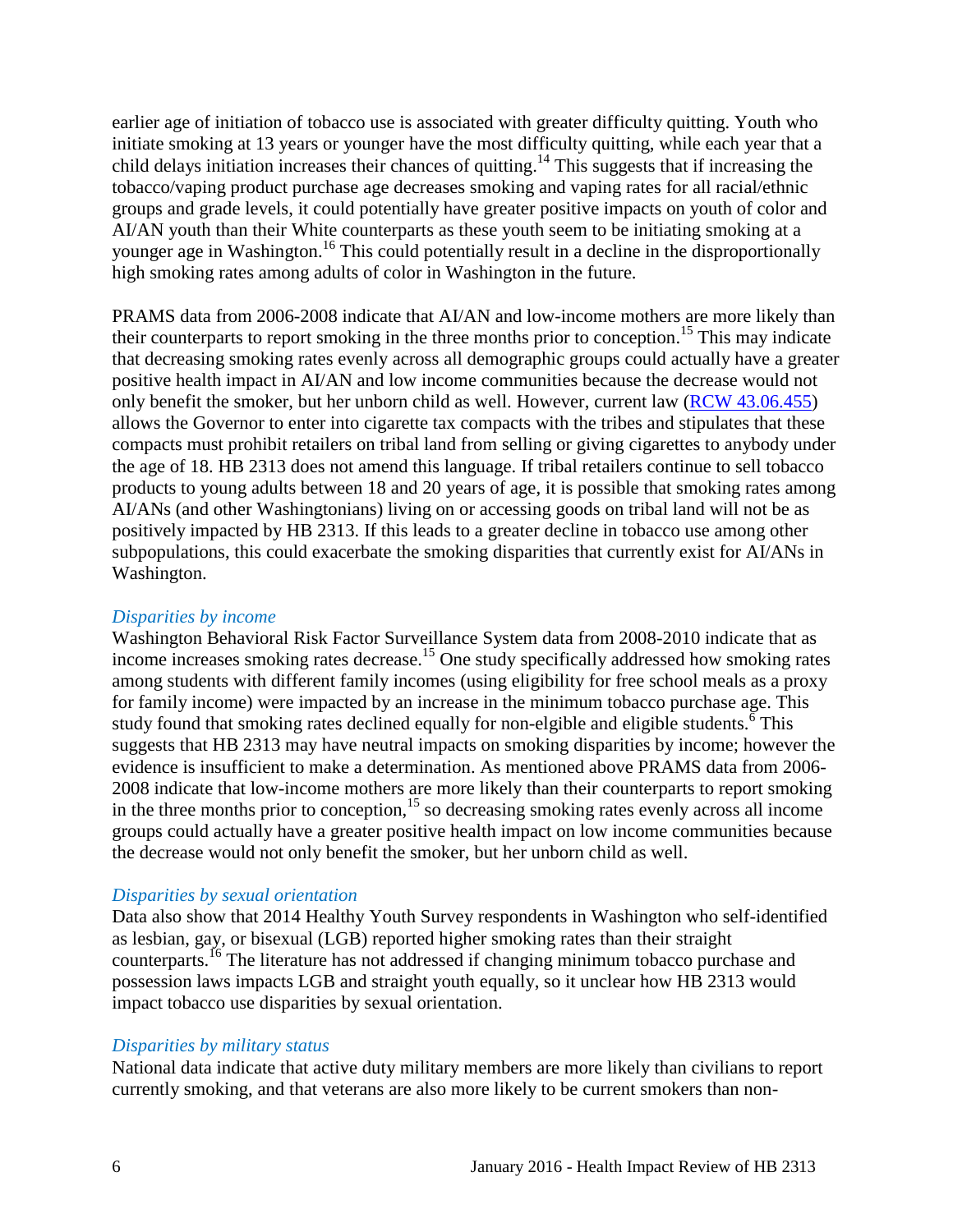veterans.<sup>17</sup> However, Behavioral Risk Factor Surveillance System (BRFSS) data and Health Related Behavior Survey data for Active Duty Service Members from 2011 suggest that in Washington State, the rates among active duty personnel, the general population, veterans, and non-veterans are similar.<sup>18,19</sup> Because HB 2313 would not affect the minimum tobacco/vaping product purchase age on military bases in Washington, it is possible that this bill could have a smaller impact on decreasing tobacco and vaping product use among active duty personnel, thereby potentially creating a disparity or exacerbating disparities that already exist at the national level.

#### **Other considerations**

We also explored the potential impacts of the bill on businesses that sell tobacco or vaping products as economic health can affect human health. We ultimately did not include these pathways in the logic model on page three of this review because the impacts on business have not been well researched. We did not identify any studies which have analyzed the impact of increasing purchase ages (of tobacco, alcohol, etc.) on business solvency, jobs, wages, or prices. One publication noted that no tobacco retailers have gone out of business in Needham, Massachusetts since it implemented a tobacco 21 purchase age in 2005,  $^{20}$  but this has not been studied rigorously.

One study estimated the impact of a national tobacco purchase age of 21 on cigarette sales. Winickoff et al. used national data on the proportion of legal tobacco sales that are made by (or for) 18 to 20 years olds to estimate the potential impact on retailers if the sale age is increased to age 21. They make the assumption that the law would be universally implemented and enforced. The authors estimate that the immediate loss of sales would be about 2% of total cigarette sales nationally. Assuming that the policy would have a long-term impact on smoking rates of adults in the future (through the aging of this low tobacco-use cohort), this could lead to a gradual reduction in the sale of cigarettes to older adults over time. This estimate does not account for other tobacco product or vaping product sales.<sup>20</sup> Given the scarcity of research on the impact of age of purchase laws on business we are unable to make a conclusion about how HB 2313 would likely impact business.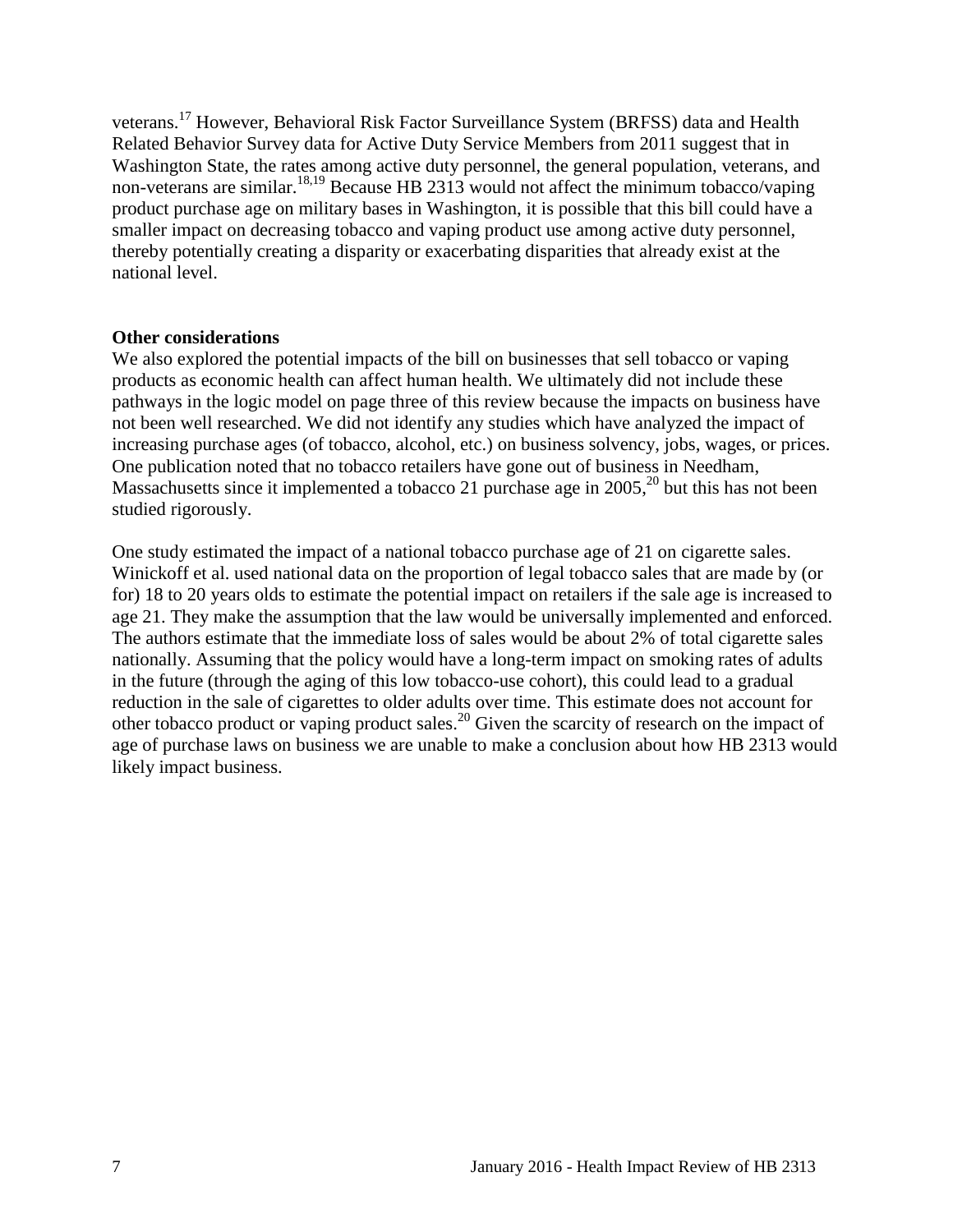# **Annotated References**

#### <span id="page-9-1"></span><span id="page-9-0"></span>**1. Institute of Medicine (IOM). 2015.** *Public Health Implications of Raising the Minimum Age of Legal Access to Tobacco Products. Washington, DC: The National Academies Press.*

The Tobacco Control Act of 2009 directed the Food and Drug Administration (FDA) to convene a panel of experts to conduct a study on the health impacts of raising the minimum purchase age for tobacco products and submit a report to Congress. The FDA contracted with the Institute of Medicine (IOM) to convene a committee to examine the existing literature and use modeling to predict the likely impacts of increasing the minimum purchase age to 21 or 25 years of age. The committee concluded in their report that increasing the minimum purchase and possession age for tobacco products would likely prevent or delay initiation of tobacco use by adolescents and young adults and therefore also lead to a "substantial reduction in smoking-related mortality." The authors also concluded that while (for a purchase age of 21) 18 to 20 year olds would be affected, the largest reduction in tobacco initiation would likely be among 15 to 17 year olds. They note that increasing the purchase age to 19 would likely have a modest impact on decreasing tobacco access to minors compared to increasing the age to 21. The authors cite evidence that younger age of smoking initiation is associated with heavier smoking later in life, a higher likelihood of continuing to smoke through the lifespan, and increased risk of adverse health outcomes. The report also summarizes the literature on the effect of tobacco purchase, use, and possession (PUP) laws. A 2008 study conducted in California by Rogers et al. found that in the previous 12 months, across all 249 enforcement agencies statewide, an average of 24.1 citations were issued per agency. A study by Gottlieb et al. also found that African-American and Hispanic students were significantly more likely than their White counterparts to receive a PUP citation. Jason et al. (2007b) found that youth who were fined for PUP violations were more likely than youth in a tobacco prevention education program to reduce or quit tobacco use. However Gottlieb et al. (2004) found that receiving a PUP citation was only associated with reduced smoking intention in some of the sample schools. The committee conducted modeling (informed by the existing scientific literature) and estimated that raising the tobacco purchase age to 21 would lead to the following reductions in tobacco initiation: 15% (range: 12.5-18%) reduction for those under 15 years of age, 25% (range: 20.8-30%) reduction for those 15-17 years, 15% (range 12.5-18%) reduction for those 18-20 years. Their modeling predicts that with an age 21 minimum, by 2040-2059 there would be 0.2-0.8% reduction in deaths (8.2-9.9% by 2080-2099); 0.5% reduction in years of life lost (9.3% by 2080-2099); 0.3% reduction in lung cancer deaths (10.5% by 2080-2099); 12.2% reduction in low birth weight cases; 13% reduction in pre-term birth cases; and 18.5% reduction in sudden infant death syndrome (SIDS) cases.

#### **2. Chaloupka F, Grossman M. Price, tobacco control policies, and youth smoking.**  *NBER Working Paper No. 5740.* **1996.**

Chaloupka and Grossman analyzed national survey data collected annually from 1992 through 1994 with eighth, tenth, and twelfth grade students as part of the University of Michigan's Monitoring the Future Project. Each year approximately 15,000 to 19,000 students in each grade are included in the sample. The total sample included 110,717 respondents with compete data (response rate not noted). The authors added age of purchase policies in each county to the dataset. This ecological study found that as the minimum purchase age increased, tobacco use among surveyed youth showed a statistically significant increase. A causal relationship between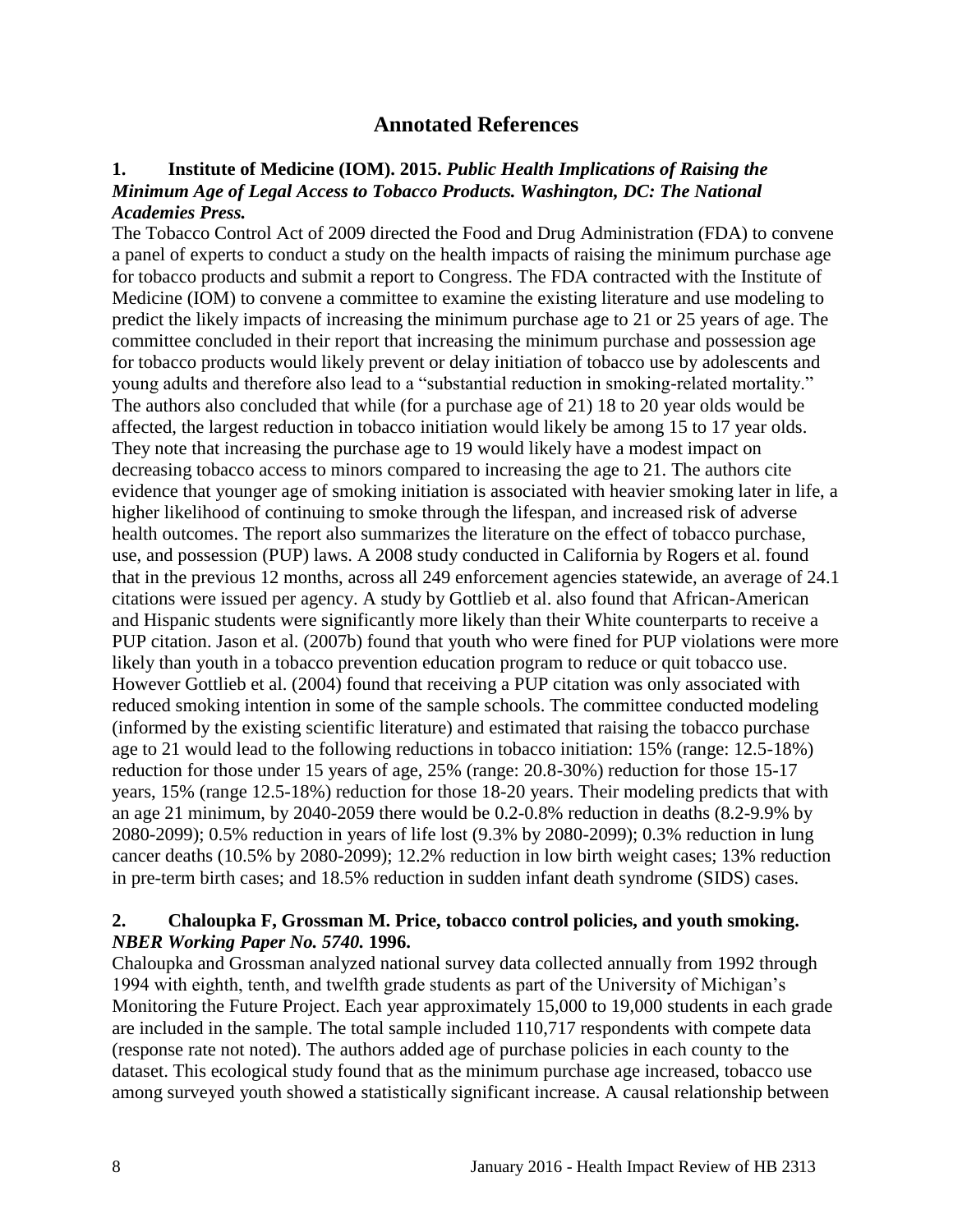these two variables cannot be determine using this study design (e.g. Did the jurisdictions increase their minimum purchase age to address high smoking rates? Did the minimum purchase age contribute to high smoking rates? Or were there other uncontrolled for variables that impacted both?). The authors note that there was limited variation in the purchase age (from 18 to 19 with only one state with a minimum of 21) and that these laws were poorly enforced at this time.

### **3. Fidler JA, West R. Changes in smoking prevalence in 16– 17**‐ **year**‐ **old versus older adults following a rise in legal age of sale: Findings from an English population study.**  *Addiction (Abingdon, England).* **2010;105(11):1984-1988.**

On October 1, 2007 England, Scotland, and Wales increased the legal age to purchase tobacco from 16 to 18 years. Smoking among 16 to 17 year olds, however, remained legal. Fidler et al. analyzed data from the monthly Smoking Toolkit Study of randomly selected households and compared the prevalence of smoking among 16-17 year olds compared to other age groups after the age to purchase tobacco was increased. The surveys are collected through face-to-face interviews with one member (over 16 years) from the selected household and then the data are weighted to ensure they are representative of the population in England. The analysis included data from November 2006 through May 2009 and included 53,322 participants (response rate not noted). While the smoking rate declined for all age groups after implementation of the higher age law, this change was only significant for three age groups (16-17 year olds, 18-24 year olds, and 55-64 year olds), and the greatest decline was among 16-17 year olds (7.1%). The decline in smoking prevalence after the law change for respondents under 18 years was significantly greater than the decline among respondents 18 and older.

# <span id="page-10-0"></span>**4. Kessel Schneider S, Buka SL, Dash K, Winickoff JP, L OD. Community reductions in youth smoking after raising the minimum tobacco sales age to 21.** *Tobacco Control* **2015; Epub ahead of print.**

In April of 2005 Needham, Massachusetts raised the minimum age to purchase tobacco to 21 years. Kessel-Schneider et al. used data from the MetroWest Adolescent Health Survey to determine if smoking rates had declined at a different rate in Needham than in 16 nearby communities that had not raised the minimum age to 21, and also to determine if the effects were specific to tobacco or if similar patterns existed for youth alcohol use. This school-based health survey is administered every other year to students in grades 9-12 starting in the fall of 2006. Seventeen of the 26 public high schools in the region participated in all four years of the survey (2006, 2008, 2010, and 2012). Participation rates among students ranged from 88.8% to 89.6%, with from 16,385 to 17,089 students participating each year. The authors controlled for two factors of school composition—percent of students receiving free and reduced lunch and percent of Caucasian students. In 2006 the smoking rates were not significantly different between Needham and the 16 comparison communities. From 2006 to 2008 and also from 2008 to 2010 the smoking rates decreased significantly more in Needham than in the comparison communities. From 2010 to 2012, the smoking rates decreased significantly more in the comparison cities than in Needham. The authors indicate that this suggests that raising the minimum purchase age may lead to a greater decline in smoking in the years immediately after the policy change. When looking at the time period from 2006 to 2010 the authors found that the smoking rates declined significantly more in Needham than in the comparison communities. This trend was true for all observed subgroups (females, males, Caucasian, non-Caucasian, and for each grade except for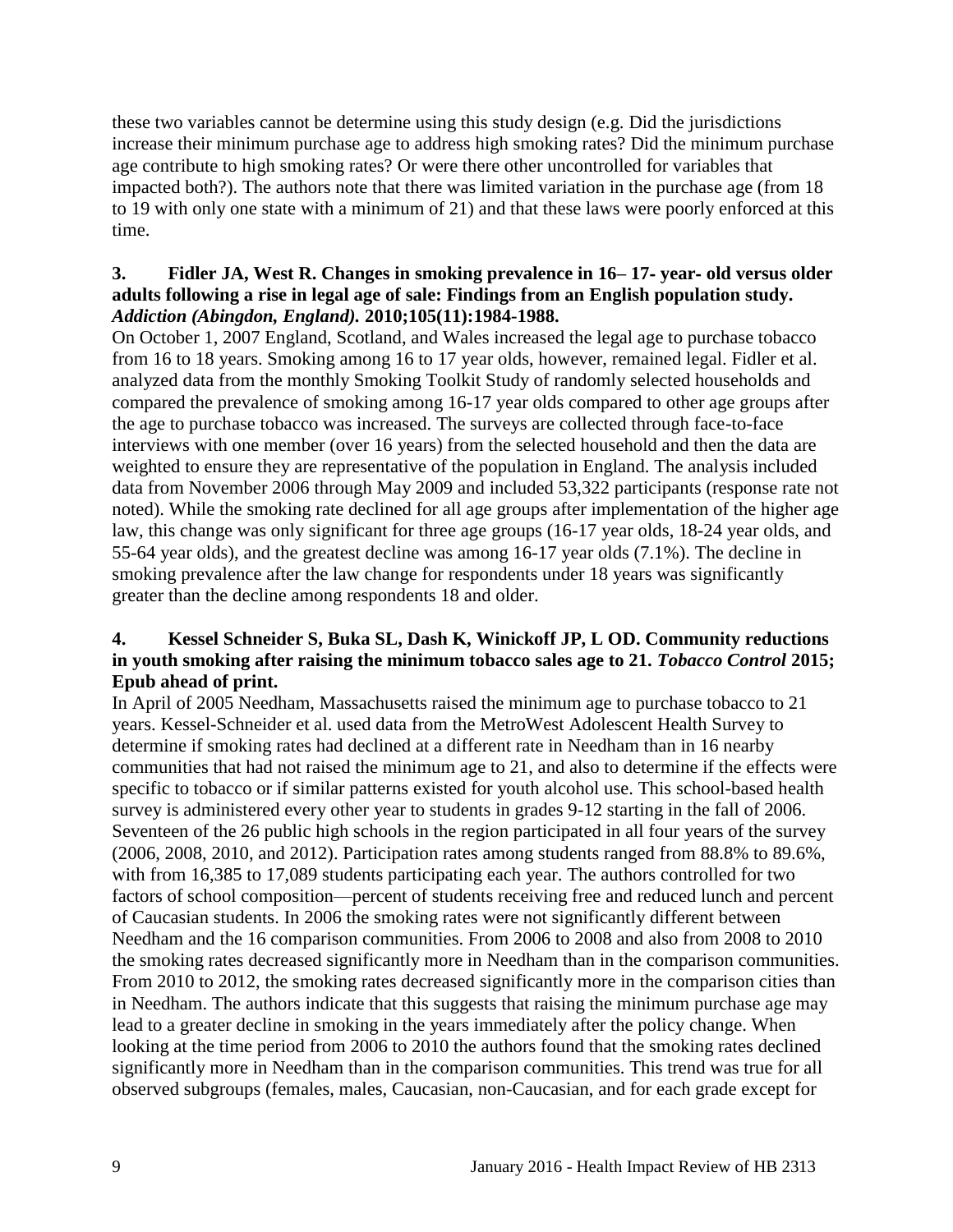9th graders who reported low smoking rates). From 2006 to 2012 the percentage of students under 18 who reported purchasing cigarettes in stores declined significantly more in Needham (from 18.4% to 11.6%) than in the comparison communities (from 19.4% to 19.0%). The authors also found that this greater decline in Needham occurred between each of the survey years, but that the decline between 2010 to 2012 was not significantly greater in Needham than the comparison communities. There was a general decrease in alcohol use between 2006 and 2012, but there was not a significant difference in the decline between Needham and the comparison communities. The authors note that the age change was paired with enforcement efforts across Massachusetts. In 2008 there were 57 compliance checks in Needham, and zero illegal sales to those under age 18 were identified. The researchers highlight a few limitations of the study, such as a lack of baseline data because the first survey was administered over a year after the legislation was adopted. They note that Needham and one of the comparison communities passed a law in 2009 prohibiting tobacco sales in pharmacies, which may also have impacted smoking rates. They note that no other tobacco legislation passed during the study period, but that they did not account for non-policy tobacco programs in Needham or the comparison communities.

# **5. Lewit EM, Hyland A, Kerrebrock N, Cummings KM. Price, public policy, and smoking in young people.** *Tobacco Control.* **1997;6 Suppl 2:S17.**

Lewit et al. analyzed data from two cross-sectional, school-based surveys. The surveys were conducted with ninth graders from randomly selected classrooms in 21 communities (one in Canada and the rest in the United States) in 1990 ( $n=8,504$  students) and 1992 ( $n=8,858$ students). Student and parent refusal rates were 4% in both 1990 and 1992. Almost 89% of these respondents had complete data and were included in the analyses. Smoking "participation" was defined as smoking at least one whole cigarette in the past 30 days. The authors included a number of variables in their multivariate logistic regression models including: age, race, sex, exposure to tobacco education in school, exposure to pro- and anti-tobacco messages, cigarette price in the area, and tobacco control policies in the area. They found that policies that restricted purchase of cigarettes for those under 18 years were associated with lower smoking participation among both male and female students in the sample. These policies were not associated with non-smoking participants' reported intent to smoke in the future.

# <span id="page-11-0"></span>**6. Millett C, Lee JT, Gibbons DC, Glantz SA. Increasing the age for the legal purchase of tobacco in England: Impacts on socio-economic disparities in youth smoking.** *Thorax.*  **2011;66(10):862-865.**

On October 1, 2007 England, Scotland, and Wales increased the legal age to purchase tobacco from 16 to 18 years. Millet et al. explored the impact of the change on the disparities in access to cigarettes and smoking behavior in England. The authors analyzed 2003 to 2008 data (with 2007 data excluded) from the Smoking, Drinking, and Drug Use Among Young People in England annual survey. This school-based survey is conducted with a random sample of 11-15 year olds. In 2008 the survey had a 58% response rate among schools (264 schools) and an 88% response rate among selected students in these school (n=7,798 students). The survey schools were reflective of the schools in England generally. The researchers controlled for several potential confounding factors (age, gender, race/ethnicity, and past alcohol or drug use) in their analysis. They found that students receiving free school meals (FSM)—a proxy for family income—were more likely to smoke than their counterparts. The year after the minimum tobacco purchase age was increased to 18 years, there was a significant reduction in regular smoking (smoking at least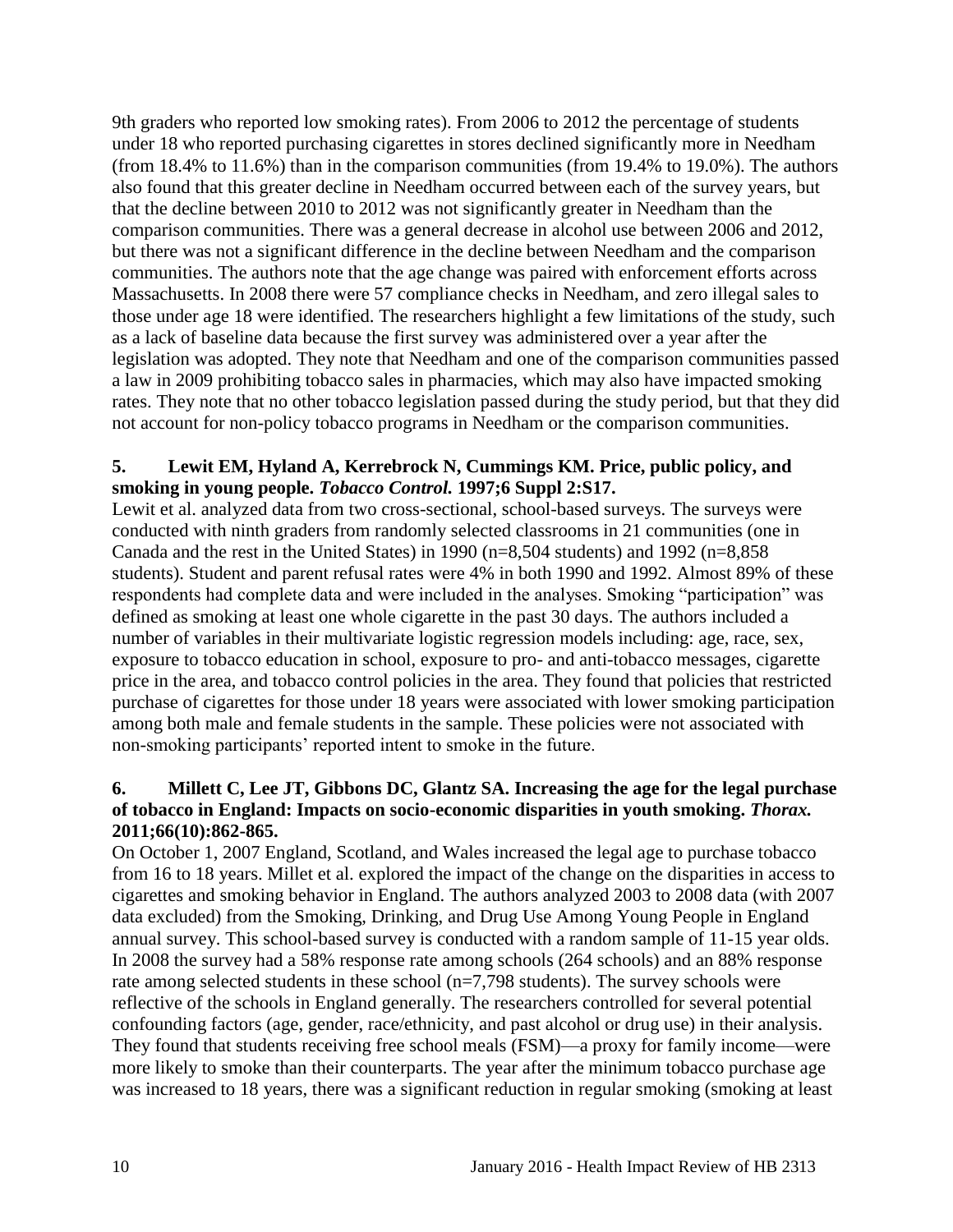one cigarette per week) among students (adjusted OR 0.67 [95% CI 0.55-0.81]). There were not significant difference in the effect on smoking rates for students eligible for FSMs and their counterparts. There was also a significant decrease after the law passed in the number of regular smokers who reported usually buying cigarettes from a commercial vendor or vending machine. This trend was true for both FSM and non-FSM eligible students except for purchases from vending machines which did not decline significantly for FSM eligible students. Both groups of students did report a significant increase in the rates of buying cigarettes from friends, relatives, and others following enactment of the law. FSM eligible students were no more likely than their counterparts to usually buy cigarettes from these sources in both 2006 (before the law) and in 2008. There were significant increases in the number of non-FSM regular smokers who reported that it was difficult to buy cigarettes from a shop and also a significant decrease in the number of non-FSM respondents who reported that their last attempt to buy cigarettes from a shop was successful after implementation of the law. These trends were not significant among FSM regular smokers; however there was no significant difference between the FSM and non-FSM regular smokers in the ease of purchase in either 2006 or 2008. The authors conclude that increasing the minimum age to purchase tobacco in England was associated with a significant reduction in smoking among youth with neutral impacts on disparities by FSM.

#### **7. Rimpelä AH, Rainio SU. The effectiveness of tobacco sales ban to minors: The case of Finland.** *Tobacco Control.* **2004;13(2):167.**

March 1, 1977 Finland introduced a ban on tobacco sales to people "apparently" under 16 years of age. In 1995 this age limit was raised to 18 years. Every two years, starting in 1977, the Adolescent Health and Lifestyle Survey (AHLS) was mailed to a nationally representative sample of 12, 14, 16, and 18 year olds in Finland. The response rates (separated by sex) ranged from 50-92% depending on the year, but were above 70% in most years. Every year since 1996 the School Health Promotion Survey (SHPS) has been administered in eighth and ninth grade classrooms. The authors included schools in the analysis that had participated in each of the following years: 1997, 1999, 2001, and 2003 ( $n=226,681$ ). Participation ranged from about 20% to 80% of the Finnish municipalities depending on the year. The percentage of 14 year old daily smokers who reported buying tobacco for themselves from a commercial source had a slight but significant decrease from 1977 (when the age 16 limit was enacted) to 1981(from 87% to 83%), while no significant change was observed among the 16 and 18 year olds. In these same years there was a significant decrease in the proportion of 14 year old daily smokers who bought tobacco from shops (one commercial source), a trend that was seen among 16 year olds (not targeted by the law) as well. Between 1995 (when the age 18 limit was enacted) and 2001 there were significant decreases in the number of 14 and 16 year olds who reported purchasing tobacco, while no significant change was observed among 18 year olds. In these same years there were significant decreases in the proportion of 14 and 16 year old daily smokers who had purchased tobacco from shops and kiosks, while there were no significant changes among 18 year olds. However, purchases of tobacco from other outlets increased in 14, 16, and 18 year olds from 1995 to 1997. This trend reversed among 14 and 16 year olds between 1999 and 2003, but not among 18 year olds. There was also a significant increase in the purchase of tobacco from friends among 16 year olds from 1995 to 1997. There was a decrease in daily smoking among all age groups after 1977, but this was a short term change. There was no immediate decrease in daily smoking after the 1995 legislation, but there was a significant decline in smoking rates between 2001 and 2003 among all 14 year olds and among 16 year old boys. Smoking rates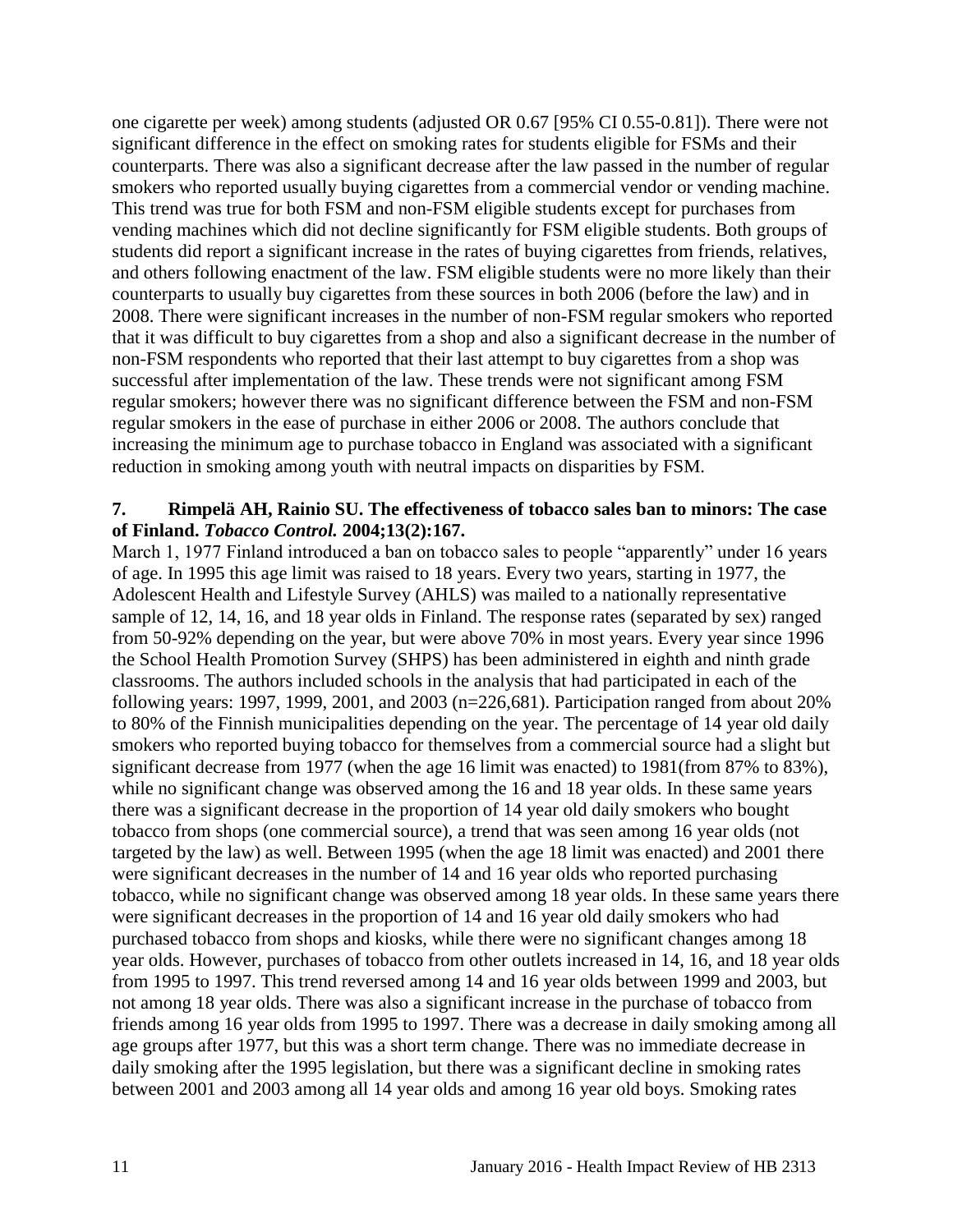among 18 year olds remained flat during the entire period. The delay between the 1995 legislation and the 2001-2003 decline in smoking rates implies that factors other than the increase to age 18 (or some interaction of factors with the age increase) led to this decline rather than the smoking age increase alone. Daily consumption of cigarettes did not diminish after the 1977 or 1995 policy changes. The authors speculated that a lack of enforcement of the bans and the fact that the bans did not address social sources of tobacco may be responsible for a lack of sustained change to the smoking rates immediately following the legislation changes. The lack of enforcement was highlighted by data indicating that in 2002-2003 72% of schoolchildren reported that it was very easy or fairly easy to buy tobacco from a commercial source.

# <span id="page-13-0"></span>**8. Yan J. Does the minimum cigarette purchase age of 21 protect young mothers from cigarettes, help their babies? Vol 11-17: Department of Economics, Appalachian State University; 2011.**

Yan analyzed national birth sample data (which consists of all live births in Pennsylvania) using a regression discontinuity method to estimate the impact of the age 21 tobacco purchase legislation that existed in Pennsylvania from 1992 to 2002. Yan analyzed the impact of this legislation on young mothers' cigarette use and their babies' birth outcomes. The response rate for each of the smoking variables was over 98% (n=60,710). Yan excluded mothers who were born outside of the United State or who resided in states other than Pennsylvania. Yan only included women whose age at conception was within 10 months to either side of the purchase age cut-off and who conceived between October 1, 1992 and July 10, 2001. The author controlled for potential confounding factors and found that mothers over the age 21 threshold during their pregnancy were significantly more likely than their counterparts to smoke cigarettes and also that they reported smoking significantly more cigarettes per day. The babies of mothers who were old enough to legally purchase cigarettes during their pregnancy also had significantly worse birth outcomes than their counterparts (e.g. lower birth weight, shorter gestation, and lower APGAR scores). Yan speculates that these data indicate that the tobacco 21 legislation had positive impacts on lower smoking rates and volume and on positive birth outcomes.

# **9. Yörük C, Yörük B. Do minimum legal tobacco purchase age laws work?** *IDEAS Working Paper Series from RePEc.* **2014.**

Yörük and Yörük applied a regression discontinuity design to the National Longitudinal Survey of Youth 1997 cohort (NLSY97) data to estimate the potential impacts of minimum legal tobacco purchase ages in the United States. The NLSY97 is a national sample of 12 to 16 year olds (n=9,022). The authors note that the response rate is "quite high" but do not provide the exact number. Data were collected through annual personal interviews with the youth respondents. In the first year of the survey, one of the respondents' parents was also interviewed. The authors only included respondents who had been surveyed over the 1998 to 2004 period, who were up to two years older of younger than the minimum purchase age in their jurisdiction, and who were single as of the interview date. The researchers applied several models, and while some found significantly higher smoking rates among youth who had reached the minimum age, the authors conclude that their most robust model found that the higher smoking rates among youth over the minimum age compared to those younger than the minimum age were not significant. This model did, however, indicate that the probability of smoking for males and those who reported smoking before reaching the minimum purchase age was higher for those that had reached the minimum legal purchase age than for those who had not yet reached the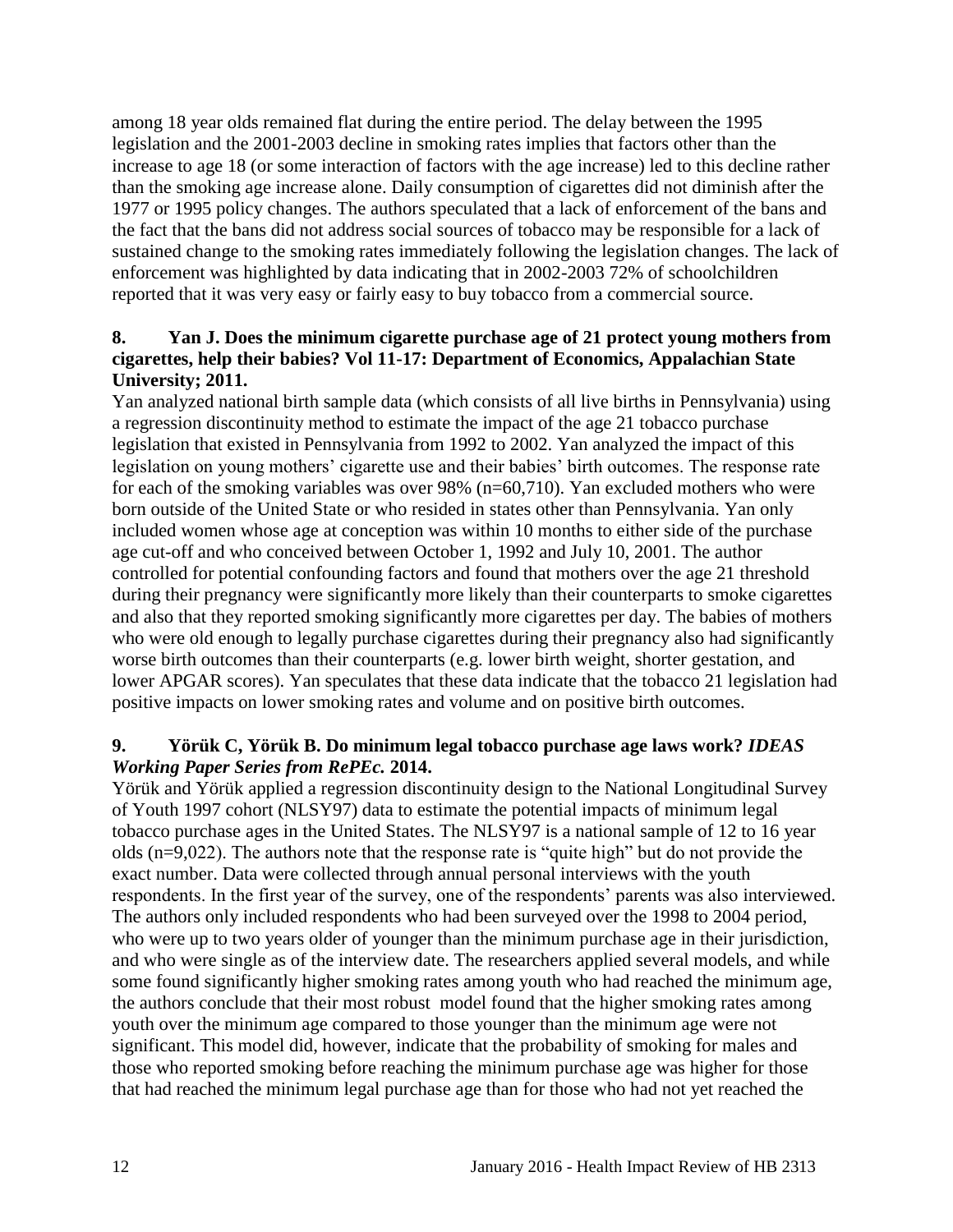minimum age. For those who had reported smoking before they reached the legal age, reaching the legal age was associated with a 5.1 percentage point increase in the probability of smoking recently, and a 24.7 percent increase in the number of days they smoked in the past month. The authors suggest that this indicates that youth who have not smoked by the minimum purchase age are unlikely to start smoking when they reach that age, but those who have smoked before this age may increase their usage when they reach the minimum purchase age. For males, reaching the minimum purchase age was associated with a 3.1 percentage point increase in the probability of smoking, and a 10.4 percent increase in the average number of cigarettes smoked per day. The authors conclude that their models indicate that minimum purchase age policies are only effective in reducing smoking participation among certain groups (young males and youth who reported smoking at all before reaching the minimum purchase age). The authors note that their results can only be generalized to youth who are around the minimum purchase age and not to other age groups.

### <span id="page-14-0"></span>**10. Norberg KE, Bierut LJ, Grucza RA. Long**‐ **term effects of minimum drinking age laws on past**‐ **year alcohol and drug use disorders.** *Alcoholism: Clinical and Experimental Research.* **2009;33(12):2180-2190.**

Norberg et al. cite several studies on the connection between Minimum Legal Drinking Age (MLDA) policies and alcohol use conducted after 1999 (the cut-off year for studies included in the 2002 systematic review by Wagenaar and Toomey summarized in this Health Impact Review). The authors indicate that most of these studies have "found that higher MLDAs led to later initiation of drinking and reduced frequency of heavy drinking." The authors analyzed the connection between adolescent exposure to different minimum legal drinking ages and later alcohol and substance use disorders using data from the 1991 National Longitudinal Alcohol Epidemiological Survey and the 2001 National Epidemiological Study of Alcohol and Related Conditions (total n=33,869 respondents). They controlled for a number of potential confounding factors and found that adults who had been legally allowed to purchase alcohol before age 21 were significantly more likely to have an alcohol use disorder or other drug use disorder in later adulthood.

### <span id="page-14-1"></span>**11. Wagenaar AC, Toomey TL. Effects of minimum drinking age laws: Review and analyses of the literature from 1960 to 2000.** *Journal of Studies on Alcohol. Supplement.*  **2002(14):206.**

Wagenaar and Toomey conducted a systematic review of the literature published between 1960 and 1999 on the impacts of minimum legal drinking age (MLDA) laws. The authors identified 132 studies. They graded the quality of each study based on sampling design, study design, and presence of a comparison group. Forty-eight of these studies looked at the impact of MLDA laws on indicators of alcohol consumption; and these studies looked at 78 alcohol consumption outcome measures. Twenty-seven of these 78 analyses (35%) found that as the legal age was raised alcohol consumption decreased significantly or as it was lowered alcohol consumption increased significantly (an inverse relationship between the MLDA and alcohol consumption). Eight additional analyses also found this inverse relationship between the MLDA and drinking but they did not report statistical significance. Five of the 78 analyses found a positive association between the MLDA and alcohol consumption. Only 17 of these 78 analyses reported statistical significance; used higher quality study designs, a probability sample or census, a comparison group, and an indicator of alcohol consumption (rather than alcohol purchase). Of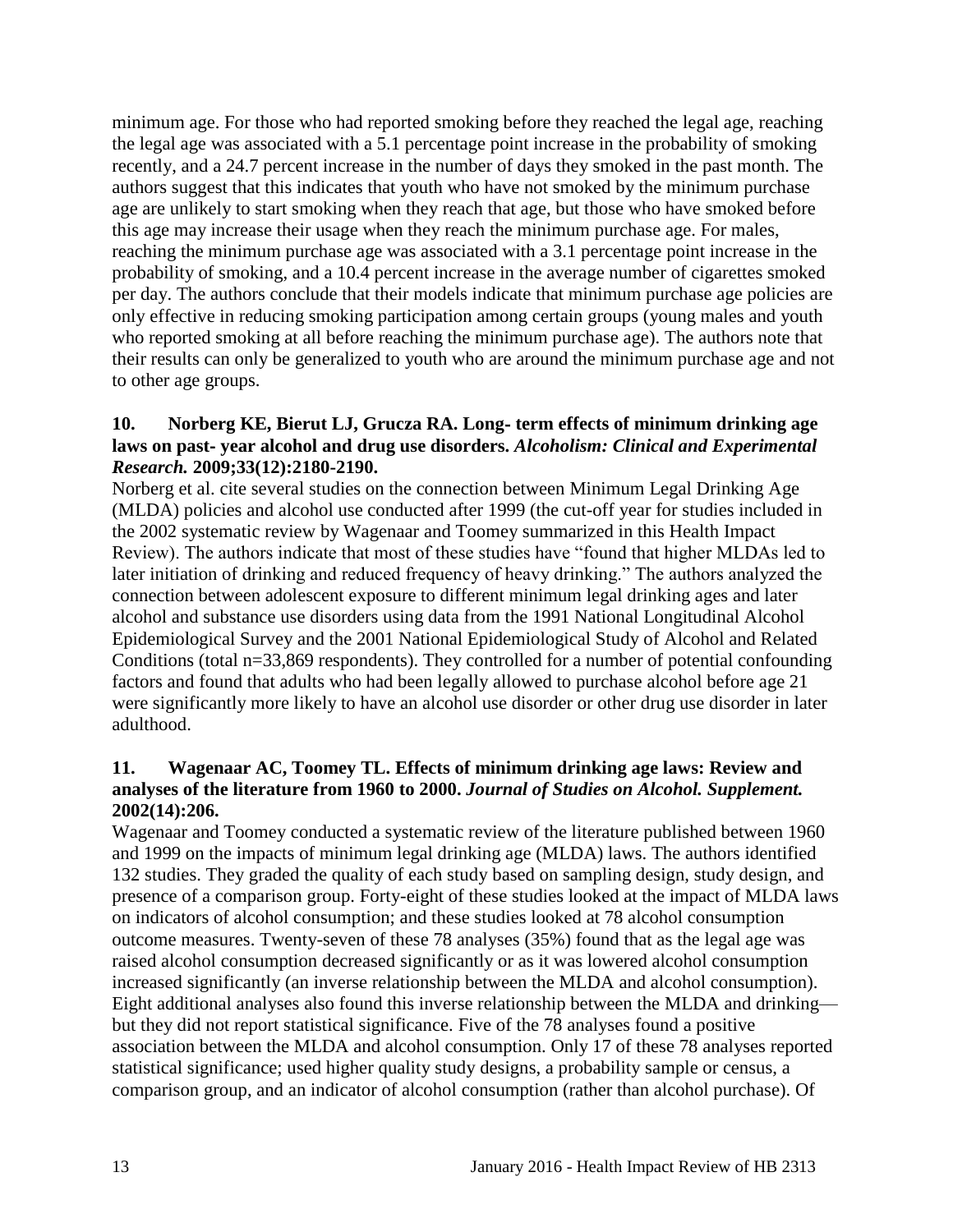these 17 higher quality analyses (from 14 different studies) eight (47%) found that increases in the MLDA were associated with significant decreases in alcohol consumption. One analysis found that the MLDA increase was associated with an increase in alcohol consumption, and eight analyses (47%) found no significant change in alcohol consumption. The authors conclude that several factors may account for the variability in results, including by how many years the MLDA was increased.

#### <span id="page-15-0"></span>**12. Pisinger C, Døssing M. A systematic review of health effects of electronic cigarettes.**  *Preventive Medicine.* **2014;69:248-260.**

Pisinger and Døssing conducted a systematic review of the literature on the health consequences of vaping products published before August 14, 2014. The authors identified 76 studies which met their inclusion criteria. They found that 34% of the studies' authors had a conflict of interest (e.g. the study was funded or somehow influenced by electronic cigarette manufacturers or consultants for manufacturers of medicinal smoking cessation therapy). Many studies found that product labels did not show the concentrations of solvents and flavoring and that products labeled nicotine free were sometimes found to actually contain nicotine in high concentrations. There was also variability in product concentrations from cartridge-to-cartridge. The authors conclude that the studies had many methodological problems and that the body of evidence is inconsistent, lack long-term follow up, and don't allow any firm conclusion on the safety of vaping products. They conclude that these 76 studies indicate that electronic cigarettes cannot be regarded as safe. The available evidence does indicate that at least some vaping products are toxic to human cells, toxic compounds such as metals, traces of carcinogenic nitrosamines, formaldehyde, mercury, and other potentially harmful components. Vaping was associated with significant airway and lung obstruction in the short term and other adverse effects in the mouth/throat. Some studies indicate that vaping may have less adverse effects or result in less exposure to harmful substances. Some studies suggest that electronic cigarettes may be useful as a smoking reduction/cessation aid, but the evidence on their efficacy is conflicting.

# <span id="page-15-1"></span>**13. U.S. Department of Health and Human Services.** *The Health Consequences of Smoking: 50 Years Of Progress. A Report of the Surgeon General. Atlanta, GA: U.S. Department of Health and Human Services, Centers for Disease Control and Prevention, National Center for Chronic Disease Prevention and Health Promotion, Office on Smoking and Health, 2014. Printed with Corrections, January 2014.*

The analysts writing the Surgeon General's reports on the health effects of smoking use a set of criteria to rank the strength of evidence that a causal relationship exits. For each health indicator, the analysts synthesize the evidence and then apply the criteria to the body of evidence. The report is then vetted by a series of external editors who are tasked with ensuring the accuracy of the report. This comprehensive analysis includes hundreds of references. The 2014 report concludes that since the 1964 Surgeon General's report, a very strong body of evidence has shown a causal link between cigarette smoking and diseases in nearly every organ, cancer (e.g. lung, liver and colorectal cancer), diminished health status, exacerbation of asthma, inflammation, impaired immune function, age-related macular degeneration, harms to the fetus, diabetes, erectile dysfunction, arthritis, and premature death. Research also shows that secondhand smoke causes cancers, respiratory disease, cardiovascular disease, stroke, and harms to infant and child health. This report also summarizes the evidence indicating that tobacco use may have a different impact on adolescents than adults. The authors indicate that adolescence is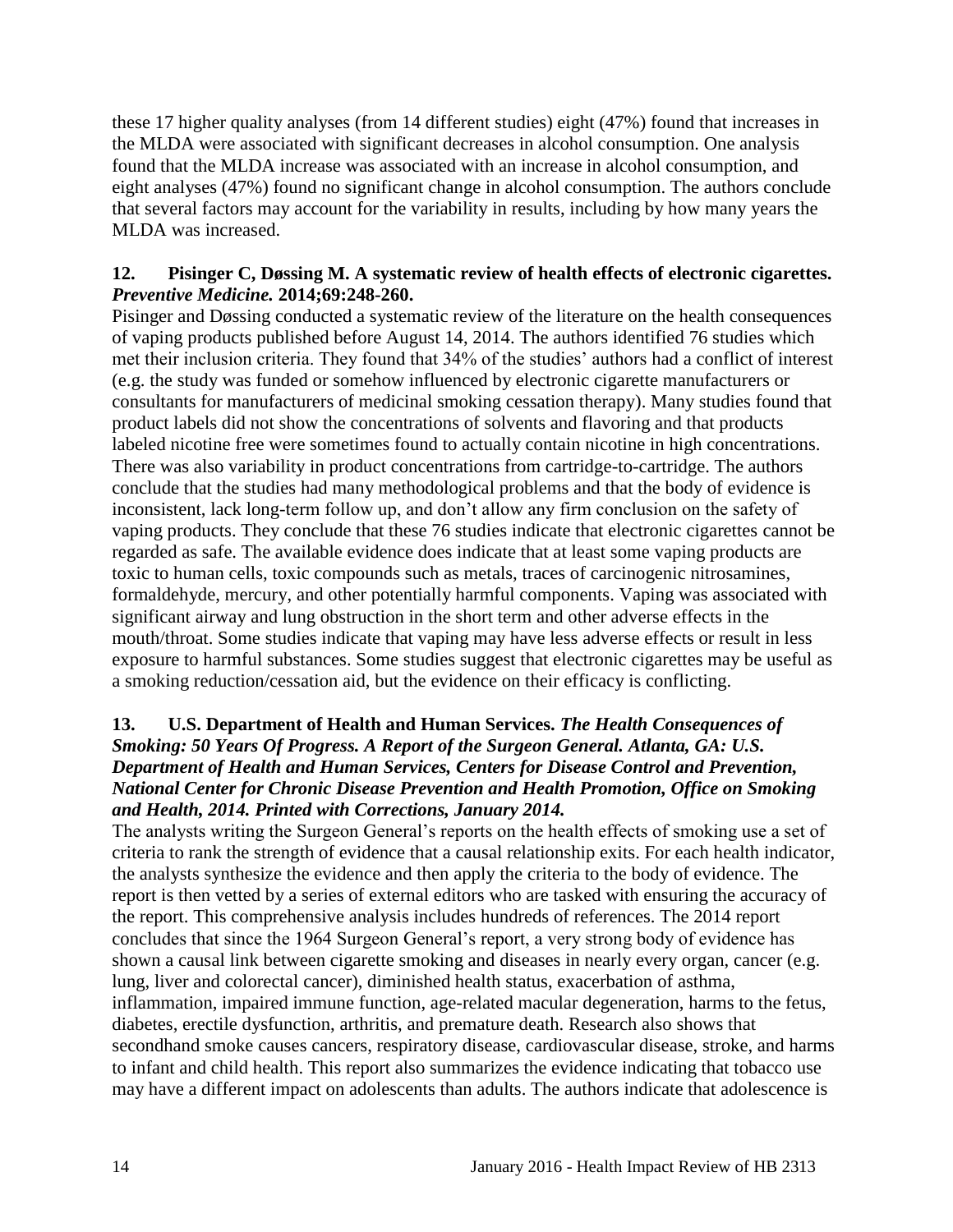a vulnerable stage of brain development, and that nicotine exposure during this age may have lasting adverse effects on brain development.

### <span id="page-16-0"></span>**14. Lydon DM, Wilson SJ, Child A, Geier CF. Adolescent brain maturation and smoking: What we know and where we're headed.** *Neuroscience and Biobehavioral Reviews.* **2014;45:323-342.**

Lydon et al. conducted a review of the literature on adolescent brain development and nicotine dependence. They cite evidence that smoking is most likely to be initiated during adolescence and that most adults who smoke daily initiate smoking by 18 years of age. The authors also note that once adolescents begin smoking, they are more likely than adults to continue smoking because they experience heightened positive effects from nicotine and are more susceptible to developing nicotine addiction than adults. Research also indicates that individuals who smoked their first cigarette at a younger age and who had a more pleasant experience are more likely to smoke additional cigarettes. Early-initiation smokers also tend to develop nicotine dependence faster and have higher daily cigarette consumption rates than later-initiation smokers. The authors cite a 1996 study by Breslau and Petterson which found that early smoking onset is associated with decreased likelihood of cessation. The likelihood of quitting was lowest for youth who initiated smoking at 13 or younger, with likelihood of quitting increasing with each year that initiation was delayed for adolescents.

# <span id="page-16-1"></span>**15. Boysun M, Wasserman C.** *Health of Washington State Report: Tobacco Use.* **Washington State Department of Health;2012.**

Combined 2008-2010 Behavioral Risk Factor Surveillance System (BRFSS) data indicate that AI/AN and Black adults in Washington have significantly higher rates of current cigarette use than their White, Hispanic/Latino, and Asian counterparts. Cigarette use also decreased significantly as educational attainment or income increased. This report also indicates that smoking rates among gay, lesbian, and bisexual respondents were significantly higher than for their straight counterparts. These BRFSS data and 2010 Healthy Youth Survey data also show that 12th graders, 18-24 year olds and 25-34 year olds report the highest rates of current smoking, rates that are significantly higher than many of the younger or older age groups. Pregnancy Risk Assessment Monitoring System (PRAMS) data from 2006-2008 indicate that the smoking rates among pregnant women the three months prior to conception are highest among mothers younger than 20 (35% [95% CI 28-42%]). Thirty-one percent of mothers age 20-24 also reported smoking in the three months before pregnancy (95% CI 27-35%) compared to 9% (95% CI 5-13%) of mothers 35 years or older. These data also indicate that smoking before pregnancy is highest among AI/AN (41% [95% CI 36-46%]) and low-income mothers. Because women often are not aware that they are pregnant until several weeks into their pregnancy, the smoking rates in the months leading up to pregnancy can have an important impact on fetal development and growth.

# <span id="page-16-2"></span>**16. Healthy Youth Survey. QxQ Analysis: Smoking and Electronic Cigarette Use. 2014; [http://www.askhys.net/Analyzer.](http://www.askhys.net/Analyzer) Accessed November 14, 2015.**

Washington State Healthy Youth Survey data from 2014 indicate that among sixth grade respondents there were no statistically significant differences by race/ethnicity in the percent of students who reported smoking any days in the past 30 days. Among 8th grade respondents American Indian/Alaskan Native (AI/AN) students (7.7% [95% CI 4.8-10.6%) reported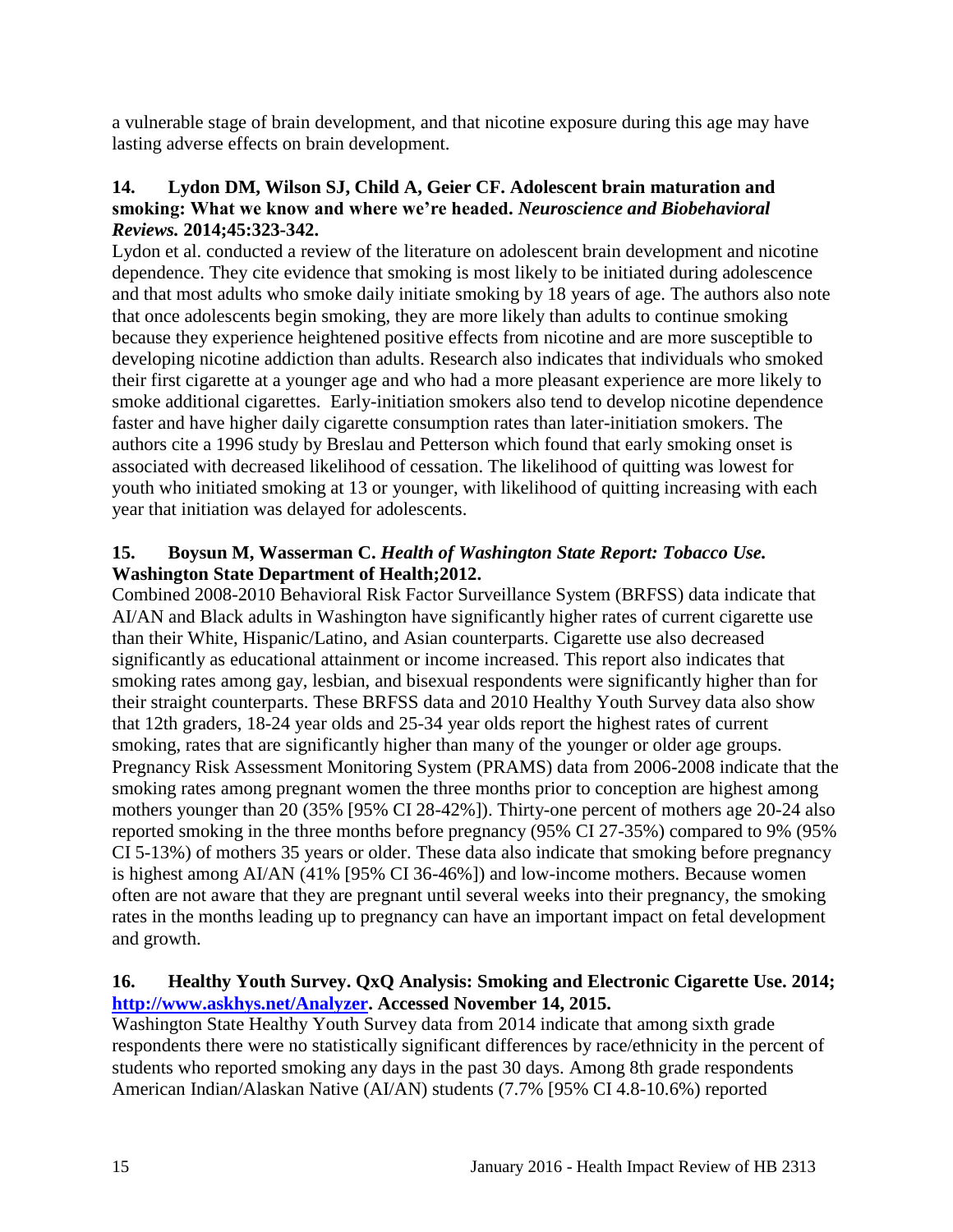significantly higher smoking rates than their Asian and Pacific Islander (API) (1.9% [95% CI 1.1-2.7%]) and White peers (3.4% [95% CI 2.7-4.1%)]. Black students (7.0% [95% CI 5.0- 9.0%]) also reported significantly higher rates than their White peers. Among 10th grade respondents, Black (9.1% [95% CI 6.5-11.7%]), Hispanic/Latino (8.0% [95% CI 5.9-10.1%]), and AI/AN (14.1% [95% CI 7.7-20.5%]) respondents reported significantly higher rates than did their API peers (4.3% [95% CI 2.9-5.7%]). These rates were also higher than the rate for White students (7.7% [95% CI 6.3-9.1%]), but the differences were not significant. The percent of students who had reported smoking at all in the past 30 days was highest among 12 grade respondents. Black (13.5% [95% CI 9.6-17.4%]), White (14.0% [95% CI 12.1-15.9%]) and AI/AN (15.4% [95% CI 7.8-23.0%]) students reported the highest rates, but the only significant difference was that the rate for White students was significantly higher than that for API students (8.6% [95% CI 6.3-10.9]). These data suggest that in Washington State, youth of color in the younger grades have disparately high rates of current cigarette use, while in the older grades these disparities begin to narrow as a larger proportion of white students initiate smoking. Students from the subsample of schools who participate in the extended form version of the Healthy Youth Survey also answered questions about their sexual orientation. Eighth grade respondents who identified as lesbian, gay, or bisexual were significantly more likely to report smoking cigarettes at all in the last 30 days (14.8% [95% CI 8.4-21.2%]) than their peers who identified as straight (3.6% [95% CI 2.2-5.0%]). This disparity also existed among 10th graders (18.5% [95% CI 10.7-26.3%] vs. 7.6% [95% CI 5.0-10.2%]) and 12 graders (29.7% [95% CI 18.9-40.5%] vs. 13.7% [95% CI 10.8-16.6%]). When asked how many electronic cigarettes they had used in the past 30 days, AI/AN (13.1% [95% CI 7.2-19.0%]), Black, and Hispanic/Latino 8th grade respondents reported the highest usage. Black (14.2% [95% CI 9.8-19.2%]) and Hispanic/Latino (13.5% [95% CI 10.1-16.9%)] students reported significantly higher rates than their White (6.8% [95% CI 5.4-8.2%]) and API (5.8% [95% CI 3.5-8.1%]) counterparts. Among 10th grade respondents AI/AN (28.0% [95% CI 16.9-39.1%]) and Black students (23.5% [95% CI 17.3-29.7%]) had the highest rates, although these rates are only significantly higher than the rates for API students (12.0% [95% CI 8.5-15.5]). Among 12th grade respondents, White students (25% [95% CI 23.4-27.8%]) had the highest rates, though these were only significantly higher than the rates for API students (13.0% [95% CI 9.5-16.5%]). Several racial/ethnic subpopulations had lower rates of electronic cigarette use (or only slightly higher rates) among 12th graders than among 10th graders while White 12th graders and those who identified as more than one race/ethnicity or "other" had higher rates than the 10th graders. It is important to note that the current race/ethnicity categories aggregate diverse subpopulations into one category—so disparities within these categories may be masked. For example, API subpopulations likely have very different smoking rates but they are aggregated into one category so these differences are missed.

# **17. Centers for Disease Control and Prevention. Current Cigarette Smoking Among U.S. Adults Aged 18 Years and Older.**

**[http://www.cdc.gov/tobacco/campaign/tips/resources/data/cigarette-smoking-in-united](http://www.cdc.gov/tobacco/campaign/tips/resources/data/cigarette-smoking-in-united-states.html#ten)[states.html#ten.](http://www.cdc.gov/tobacco/campaign/tips/resources/data/cigarette-smoking-in-united-states.html#ten) Accessed November 15, 2015.**

Evidence indicates that, nationally, cigarette use is higher among active military personnel than among the civilian population. Prevalence of cigarette use is even higher among military personnel who have been deployed. United States data for men from 2007 to 2010 from the